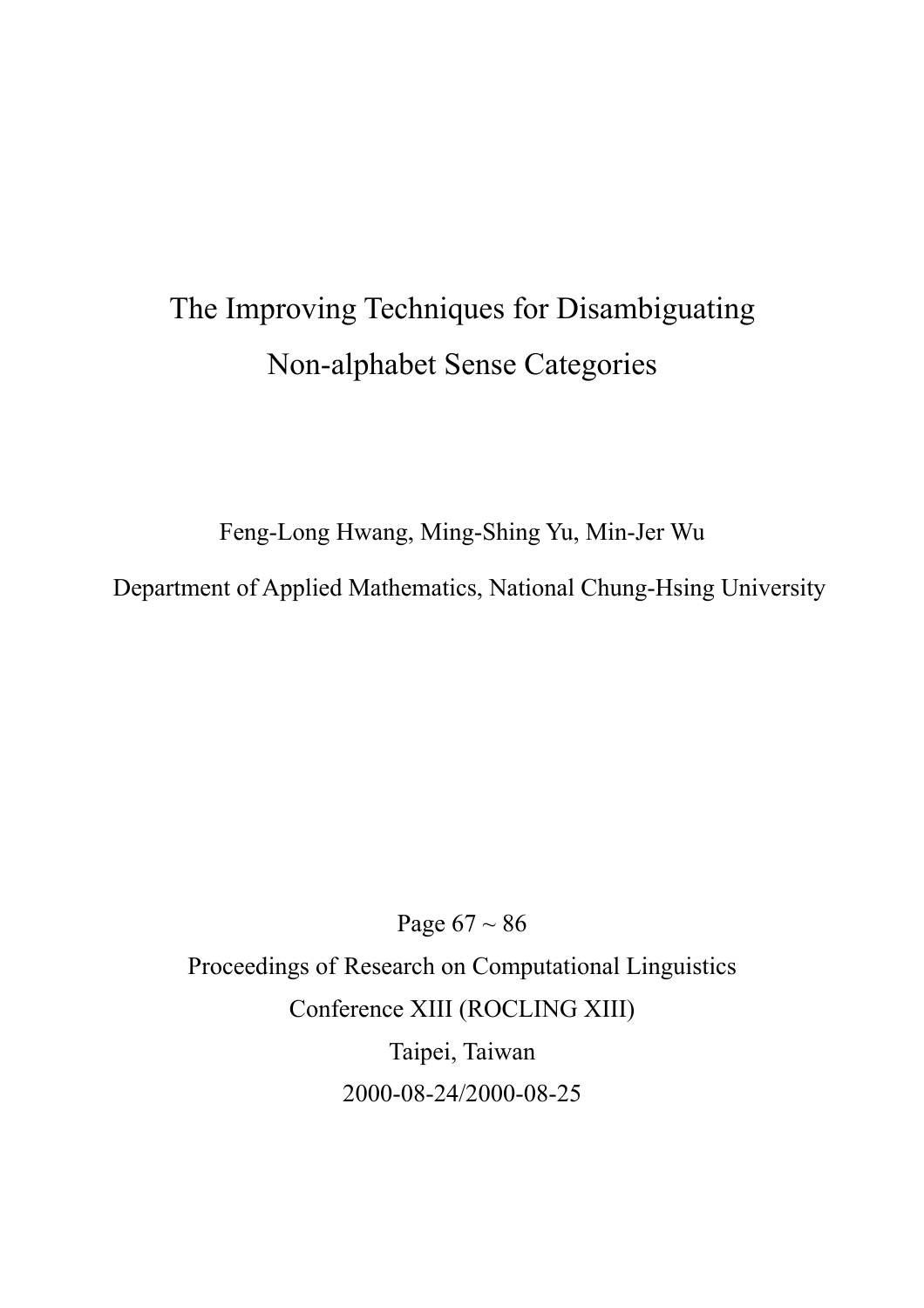## The Improving Techniques for Disambiguating Non-alphabet Sense Categories

**Feng-Long Hwang**<sup>ψ</sup> , **Ming-Shing Yu, Min-Jer Wu** 

Department of Applied Mathematics, National Chung-Hsing University, Taichung 40227, Taiwan, flhwang@mail.lctc.edu.tw, msyu@dragon.nchu.edu.tw

## **ABSTRACT**

Usually, there are various non-alphabet symbols ("**/**", "**:**", "**-**", etc.) occurring in Mandarin texts. Such symbols may be pronounced more than one oral expression with respect to its sense category. In our previous works, we proposed the multi-layer decision classifier to disambiguate the sense category of non-alphabet symbols; the elementary feature is the statistical probability of token adopting the Bayesian rule. This paper adopts more features of tokens in sentences. Three techniques are further proposed to improve the performance. Experiments show that the proposed techniques can disambiguate the sense category of target symbols quite well, even with small size of data. The precision rates for inside and outside tests are upgraded to 99.6% and 96.5% by using more features of token and techniques.

*Key Words***:** *Multi-layer decision classifier*, *Bayesian rule*, *word* sense *disambiguation, voting scheme, pattern table.* 

## **1. Introduction**

Various homographs or non-alphabet symbols in the Mandarin (but not limited to) occur frequently. The patterns containing these symbols may be pronounced with respect to its semantic sense. The **non-alphabet symbols** are defined: the symbols which are not the Mandarin characters  $(\hat{\mathcal{F}})$  and may be pronounced different oral expressions. We call such phenomenon *oral ambiguity*.

The purpose of word sense disambiguation (WSD) is to identify the most possible category among candidate's sense category. It is important to disambiguate the word sense automatically for the natural language processing (NLP). Many works [Brown etc., 1991], [Fujii and Inue,1998] and [Ide and Veronis,1998], addressed WSD problems in the past.

In our previous works [Hwang, etc., 1999a; Hwang, etc., 1999b], we proposed the

 $\overline{a}$ 

<sup>ψ</sup> Correspondence author.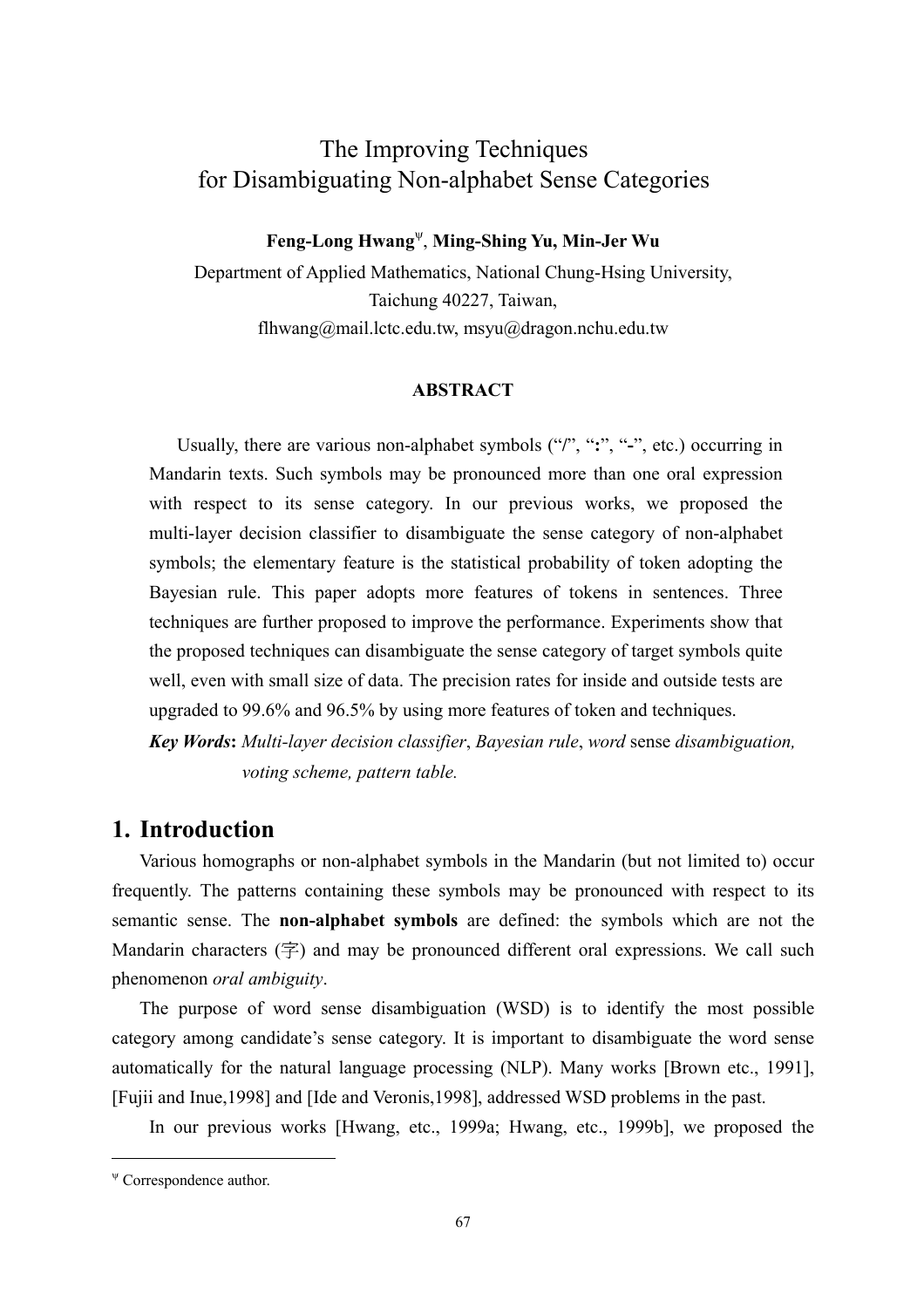multi-layer decision classifier (MLDC) to predict the sense category, in which the voting scheme is used to predict the final category. Even though the domains of sense in the paper just focus on three non-alphabet symbols, the proposed approach can be extended into other symbols in Mandarin and related ambiguity problems. The features of token and improving techniques described in this paper will be employed in the  $2<sup>nd</sup>$  layer classifier. The main domain will focus on the improvements for the  $2<sup>nd</sup>$  layer decision classifier. The model of our previous works is regarded as the baseline system. Comparing with the *baseline* model, the proposed features of token and techniques in this paper improve the performance of inside test from 97.8 to 99.6% and outside test from 93.0 to 96.6%.

The paper is organized as follows: related information and previous works will be described first. Section 3 elaborates the principal techniques for  $2<sup>nd</sup>$  layer classifier in MLDC. Section 4 focuses on the evaluation for empirical features. Some improving techniques are proposed in section 5. The conclusions are presented in last Section.

## **2. Description of Related Works**

In this Section, we first describe the applications of word sense disambiguation. The precious literatures on WSD and several methods, which are used to disambiguate the sense categories and classification problems of ambiguity, will be introduced next. Finally we will illustrate our previous approach.

#### **2.1 Applications of Word Sense Disambiguation**

The applications of WSD in natural language processing include the following domains:

• **Content and thematic analysis** 

Analyzing the distribution of pre-defined categories of words in text.

#### • **Information retrieval and extraction**

When querying information, in a standalone system or Internet environment, the system should identify the real meaning for the query; excluding unnecessary data then correctly return desirable information among heterogeneous data.

• **Machine translation** 

We can first disambiguate the word sense categories, and then translate the word into correct semantic meanings associated with the target word.

• **Speech processing** 

Within the text analysis phase of TTS synthesis, the sense ambiguity of non-alphabet symbols or homographs should be resolved. The patterns containing such symbols can be translated into their oral expressions. The problem dealt with in our paper is very important for the precise speech output of TTS system.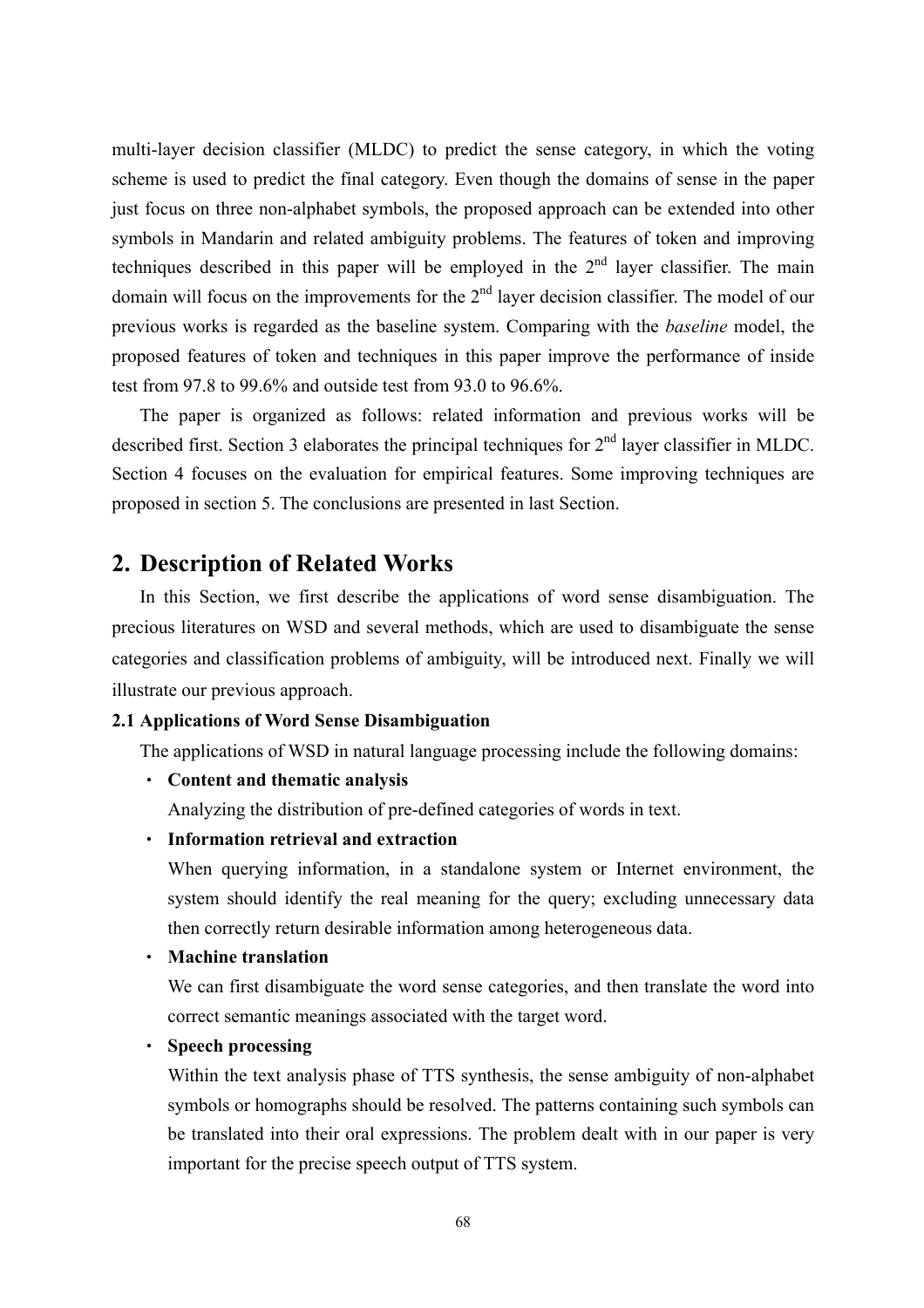### **2.2 Related Works**

A lot of literatures have been published on word sense disambiguation in the past. They range from dictionary-based to corpus-based approaches. The former is dependent on the definitions of machine readable dictionary (MRD) [Veronis, etc., 1990] while the later usually rely only on the frequency of word extracted from the text corpus to construct the feature database [Schutze, etc.,1995]. Corpus-based approach adopts the co-occurrence of words which are extracted from the large text corpora to construct the feature database [Leacock, 1993] and provides the advantage of being generally applicable to new text, domains and corpus without the costly, error-prone parsing and semantic analysis. However, corpus-based approach also has some weakness: the corpus is always hard to collect and is time-consuming. The situation is so called "knowledge acquisition bottleneck" [Gale etc., 1992].

 Based on the type of context in examples, the classifiers for word sense category use two contextual information: *local* and *topical context*. Hearst, etc. [1999] use local context with a narrow syntactic parse, in which the context is segmented into noun phrases, verb groups and other groups. Gale etc.[1992] developed a topical classifier, in which the Bayesian rule is used and the only information adopted is the co-occurrence of unordered word.

 With respect to the contextual information, lexical information is formalized form of information involved in each surrounding word. Lee etc. [1997] adopt the discrimination score, based on maximum entropy of surrounding words in a sentence, to discriminate the word sense. Its precision rate is 80 % average.

Yarowsky [1994 and 1997] build a classifier using the local context cues within  $\pm$  k windows for target word. A log-likelihood ratio is generated, which stands for the strength of each clue of local context. The decision will be made for matching sorted ratio sequence to decide the sense category of target word. The average performance ranges from 96% to 97% while the domain size of sense is only 2 for all ambiguous questions.

#### **2.3 Our Previous Works**

In contrast to *2-*gram, *3-*gram and *n-*gram language models, our previous paper [Hwang, etc., 1999a, 1999b] proposed an approach of multi-layer decision classifiers, which can resolve the category ambiguity of oral expression for non-alphabet symbols. A two-layer classifier has been developed. The first layer decision classifier can be viewed as decision tree based on the linguistic knowledge. Some impossible categories will be excluded while the remaining categories are all the possible categories. The second classifier employs a voting scheme to predict the final category with maximum probability score. The precision rates for inside and outside testing are 97.8% and 93.0% average.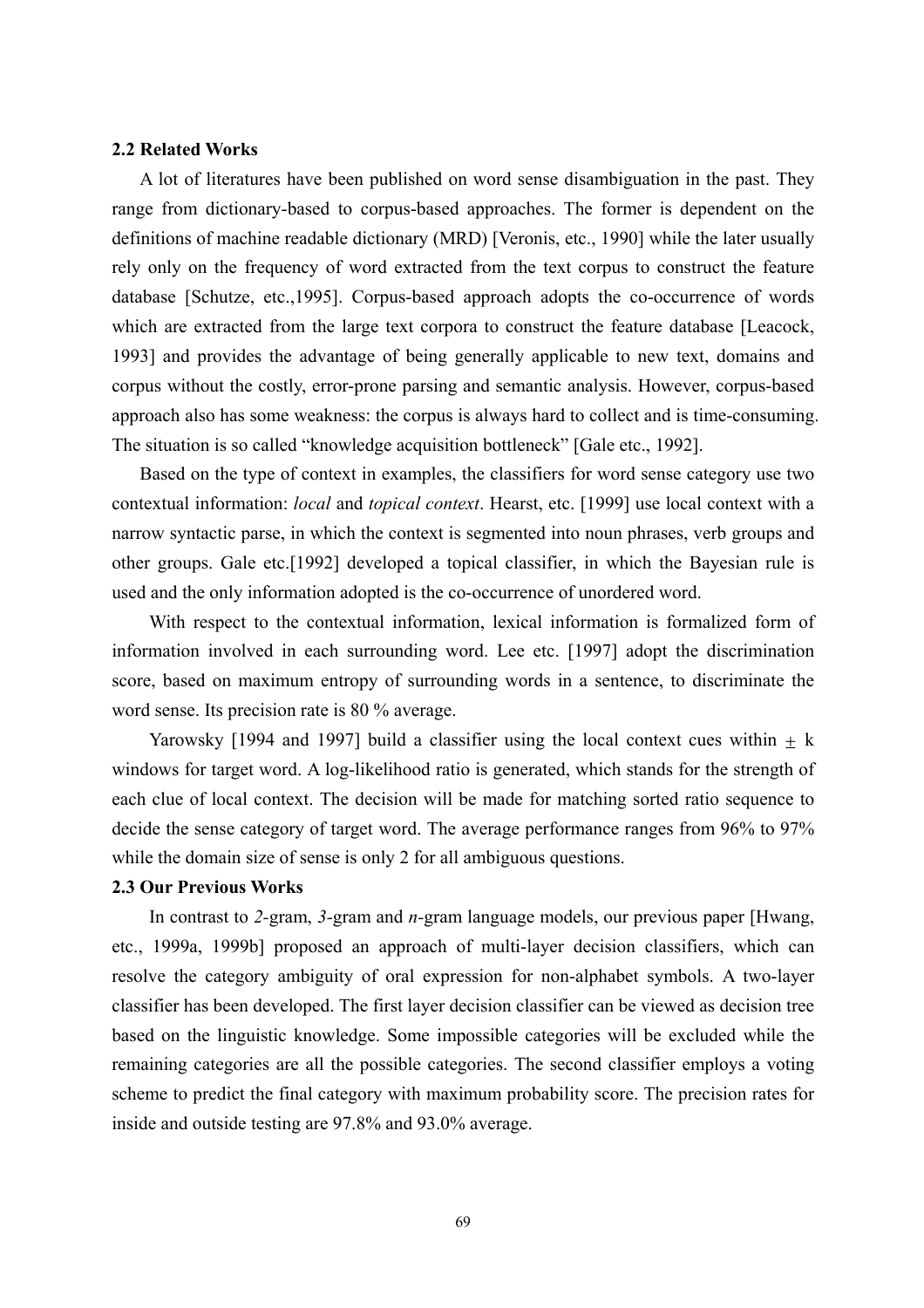## **3. The Principal Techniques**

At first, the data set and sense categories for three target symbols are described. In  $2<sup>nd</sup>$ decision classifier, a voting scheme, derived from Bayesian rule, is used to predict the portable sense category with maximum score.

## **3.1 Elementary Information of Data Set**

The original data set is collected through different source, including: Academic Sinica Balance Corpus (ASBC), text files downloaded from Internet. ASBC is composed of 316 text files which contain 5.22M characters in Mandarin, English and other symbols totally [Huang, 1995; CKIP, 1995]. Only the sentence with such non-alphabet symbols will be extracted and appended into the empirical data set. Examples of three non-alphabet symbols *slash* (**/**), *colon* (**:**) and *dash* (**-**) are extracted and appended into our empirical data set. The sentence size of three non-alphabet symbols is 1115,1282 and 1685 respectively. The ratio of training and testing set is 4:1 appropriately. These sentences will be classified into different sense category with respect to target symbols. The sense categories and their oral expressions are listed in Tables 1-3. Less frequent (less than 1%) sense categories will be neglected.

Word segmentation paradigm is based on the Academia Sinica Chinese Electronic Dictionary (ASCED), which contains about 78,000 words. The words in ASCED are composed of one to 10 characters. Our principal rule of segmentation is first subject to maximal length of words and then to least number of words in a segmented pattern sequence. The priority scheme is that the segmented word sequence, which contains a word of maximal length, will be chosen. If two sequences have same maximum length of words, we compare further the total number of words in such sequences; then the sequence that is composed of least number of words will be chosen. The same segmentation's priority will be adopted within the training phase and testing phase.

 There are several categories which speech for non-alphabet symbol "/" are silence; the duration for silence in prosodic parameter is still different to other senses. During the synthesis processing in TTS system, the duration with respective to its category will be varied and decided with respect to prosody needed. The numbers of token and sentence for three target symbols in our feature database are listed in Table 4.

|    | category           | lexical patterns with non-alphabet<br>symbol " $\angle$ " | oral expression in Mandarin  | data dis. $(\%)$ |
|----|--------------------|-----------------------------------------------------------|------------------------------|------------------|
|    | date               | $3 \angle 4$ (March 4 <sup>th</sup> )                     | 三月四日                         | 15.96            |
|    | fraction           | $3 \angle 4$ (three fourth)                               | 四分之三                         | 8.88             |
| 3. | time(music)        | $3 \angle 4$ (three four time)                            | 四分之三拍                        | 17.52            |
| 4. | path, directory    | $\angle$ dev $\angle$ null                                | 斜線dev斜線null                  | 25.69            |
|    | computer words     | 1/0                                                       | Silence or 斜線                | 2.04             |
| 6. | production version | VAX/VMS                                                   | Silence (longer pause) or 斜線 | 5.52             |
|    | others             | 中/日/韓文(China/Japan/Korea)                                 | Silence (longer pause)       | 25.45            |

|  | <b>Table 1:</b> Seven sense categories and their related oral expressions of the target symbol "/". |  |  |
|--|-----------------------------------------------------------------------------------------------------|--|--|
|--|-----------------------------------------------------------------------------------------------------|--|--|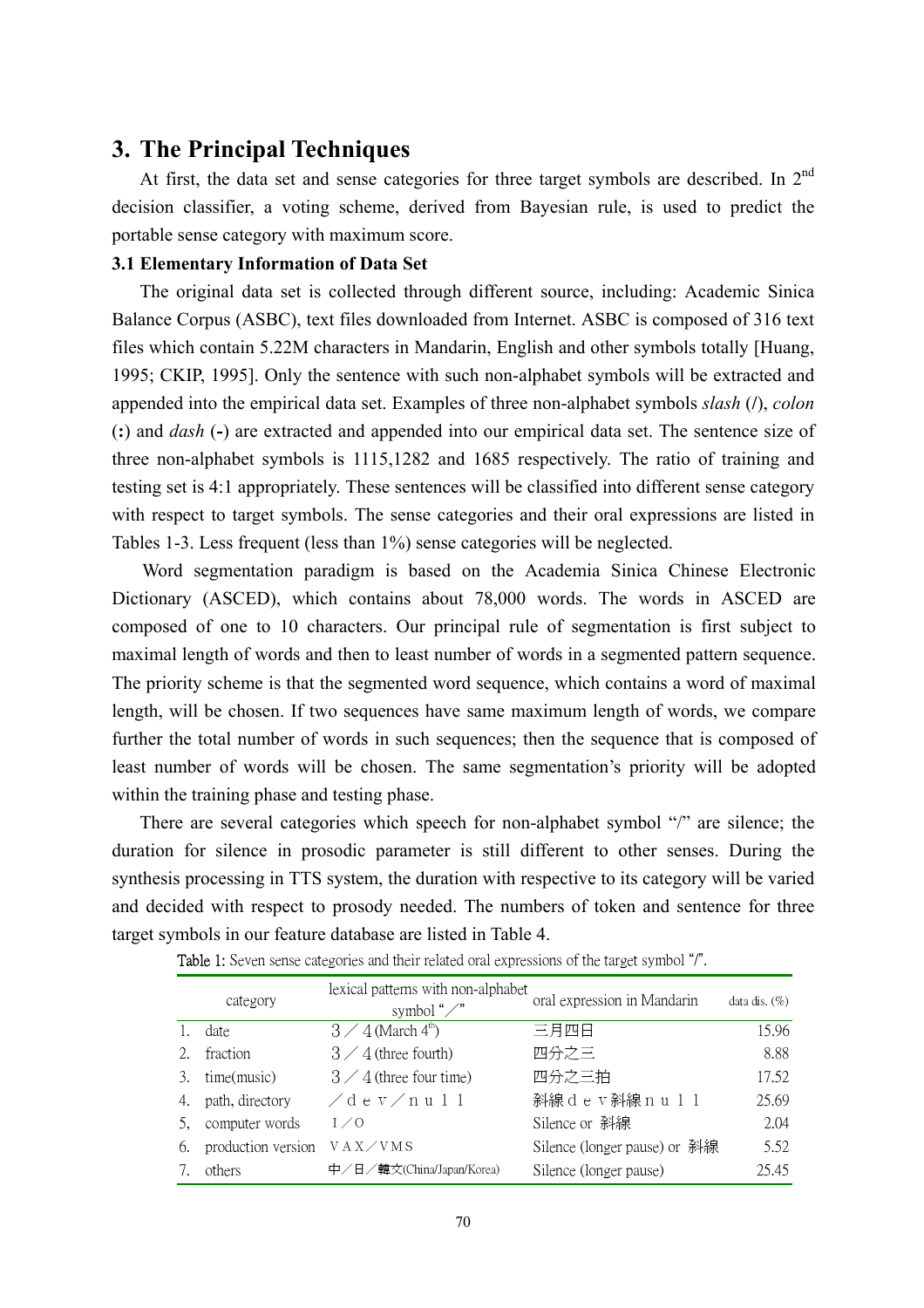|    | Sense category | lexical patterns with<br>non-alphabet symbol ": " | oral expression in Mandarin | data dis. $(\% )$ |
|----|----------------|---------------------------------------------------|-----------------------------|-------------------|
| 1. | punctuation    | 優點:經濟省時                                           | 優點(silence)經濟省時             | 32.64             |
| 2. | time           | 3:20PM                                            | 下午三點二十分(three twenty PM)    | 11.63             |
| 3. | versus         | 3:20                                              | 三比二十(three versus twenty)   | 13.39             |
|    | telephone      | TEL : $4264856$                                   | 電話(silence) 4 2 6 4 8 5 6   | 8.50              |
| 5. | expression     | 教練表示:照常進行                                         | 教練表示(silence)照常進行           | 33.43             |

Table 2: Five sense categories and its related oral expressions of target symbol ":".

Table 3: Seven sense categories and its related oral expressions of target symbol "-".

| Category           | lexical patterns with<br>non-alphabet symbol "-" | oral expression in Mandarin | data dis. $(\% )$ |
|--------------------|--------------------------------------------------|-----------------------------|-------------------|
| 1. figure, address | $\boxplus 2 - 1$ (Figure 2-1)                    | 圖2之1                        | 7.64              |
| 2. interval        | 6-9月份營業收入                                        | 6至9月份營業收入                   | 21.05             |
| 3. production      | $pc - c i l i o n$                               | p c (silence) c i 1 1 i o n | 17.01             |
| 4. computer term   | $E-Ma$ i 1                                       | $E$ (silence) $M$ a i 1     | 5.91              |
| 5. tel. fax        | 電話: $426 - 4856$                                 | 電話: 4 2 6 (silence) 4 8 5 6 | 21.91             |
| 6. hyphen          | 登記地點-圖書館前                                        | 登記地點(silence)圖書館前           | 24.22             |
| 7. minus           | 公式: $X - 2 = 20$                                 | 公式: X減2等於20                 | 2.23              |

Table 4: numbers of token and sentence for three target symbols.

|                                                 |  |  |  |                                                          | $S_n$ 1 2 3 4 5 6 7 token no. sentences no. |
|-------------------------------------------------|--|--|--|----------------------------------------------------------|---------------------------------------------|
|                                                 |  |  |  | slash( <i>f</i> ) 2906 1325 2471 3051 232 821 3772 14578 | - 1115                                      |
| colon(:) 4198 2564 2801 1464 3963 0 0 15028     |  |  |  |                                                          | - 1282                                      |
| dash(-) 1568 5083 3481 1199 6004 4328 445 22103 |  |  |  |                                                          | 1685                                        |

Table 5 displays several entries of token word " $\triangle \bar{p}$ " in the feature database. Twelve entries of token "公車" are listed in Table 5, in which each entry is composed of 5 tuples (*w*, *l*, *count*, *s*, *pos*). Tag "*Na*" represents the *common noun*. The number in field *l* represents that the location of token *w* is preceding (negative number) or following (positive number) the target symbol respectively. It is possible that one token maybe occurs in more than two categories. Table 6 represents the tokens occurrence only considering the two location types: *CHL* and *CHR*. Field *l* represents the token's location preceding (*CHL*) or following (*CHR*) the non-alphabet symbols neglecting the token order. *p* and *f* in field *l* denote the location preceding and following the non-alphabet symbols. In our experiments, two location schemes will be evaluated in Section 4 and 5.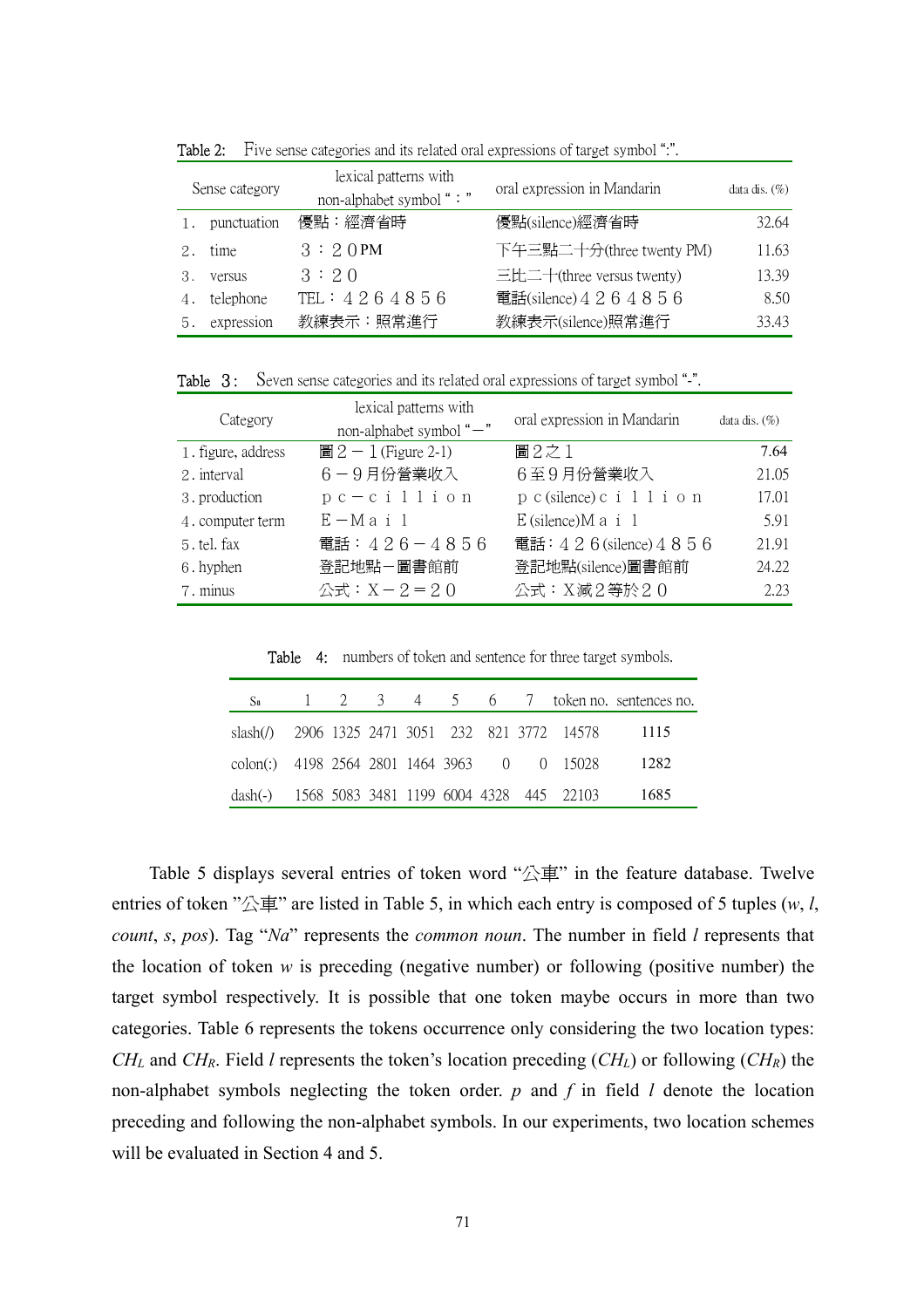|       | w l count s pos |                      |       | $\begin{array}{ccc} \vert w & \vert \ \text{count} & \text{s} & \text{pos} \end{array}$                                                                                                                                                                                                                             |        |
|-------|-----------------|----------------------|-------|---------------------------------------------------------------------------------------------------------------------------------------------------------------------------------------------------------------------------------------------------------------------------------------------------------------------|--------|
|       | 公車 -6 1 1 Na    |                      |       | 公車 +5 4 3 Na                                                                                                                                                                                                                                                                                                        |        |
|       | 公車 -5 2 1 Na    |                      |       | $\triangle$ 車 -7 1 6 Na                                                                                                                                                                                                                                                                                             |        |
|       | 公車 -2 1 1 Na    |                      |       | 公車 -5 2 6 Na                                                                                                                                                                                                                                                                                                        |        |
|       | 公車 -1 3 1 Na    |                      | 公車 -2 |                                                                                                                                                                                                                                                                                                                     | 1 6 Na |
| 公車 -4 |                 | $2 \quad 3 \quad Na$ |       | $\triangle$ 車 -1 2 6 Na                                                                                                                                                                                                                                                                                             |        |
|       | 公車 -1 1 3 Na    |                      |       | $\frac{1}{2}$ $\frac{1}{2}$ $\frac{1}{2}$ $\frac{1}{2}$ $\frac{1}{2}$ $\frac{1}{2}$ $\frac{1}{2}$ $\frac{1}{2}$ $\frac{1}{2}$ $\frac{1}{2}$ $\frac{1}{2}$ $\frac{1}{2}$ $\frac{1}{2}$ $\frac{1}{2}$ $\frac{1}{2}$ $\frac{1}{2}$ $\frac{1}{2}$ $\frac{1}{2}$ $\frac{1}{2}$ $\frac{1}{2}$ $\frac{1}{2}$ $\frac{1}{2}$ |        |

**Table 5**: the token word " $\triangle \equiv$ " in feature database occurs in sense category 1,3,6

**Table 6:** The token "公車" occurs in feature database; without regarding the individual location.

| W    | l            | count s     | pos  |
|------|--------------|-------------|------|
| 公車   | p            | 7           | 1 Na |
| 公車   | $\mathbf{p}$ | 3           | 3 Na |
| 公車 f |              | 4           | 3 Na |
| 公車   | $\mathbf{f}$ | $\varsigma$ | 6 Na |
| 公車   | $\mathbf f$  | 8           | 6 Na |

#### **3.2 The Structure of MLDC**

.

The function of multiple decision classifiers (MLDC) can be described as follow:

Suppose that E denotes the example with non-alphabet symbols,  $\Phi_1$  and  $\Phi_2$  denote the 1<sup>st</sup> and 2nd classifier respectively. And *possi\_set* is the set containing all possible categories induced by  $1<sup>st</sup>$  classifier. *TScore*( $\cdot$ ) will compute the total score for a given category based on the voting criterion and statistical parameters schemes.

$$
\Phi_1(E) = \text{possi\_set},\tag{1}
$$

$$
\Phi_2(\text{possi\_set}) = \underset{s_j \in \text{possi\_set}}{\arg \max} \text{TScore}(s_j) \tag{2}
$$

where  $s_j$  denotes the sense category for target symbols. *possi set* contains all the possible sense categories. *TScore*( $\cdot$ ) denotes the function of computing the total score for sense category.

### **3.3 The Statistical Decision Classifier with voting schemes**

The segmentation task of testing phase adopts same criterions as that in training phase. A sentence will be divided into  $CH_L$  and  $CH_R$ , which are segmented into one to several basic tokens (Mandarin word or character). For each token in example*,* the probability of each category can be calculated and summed up based on the evidence (parameters found in feature database) respectively. It is called the *voting scheme.*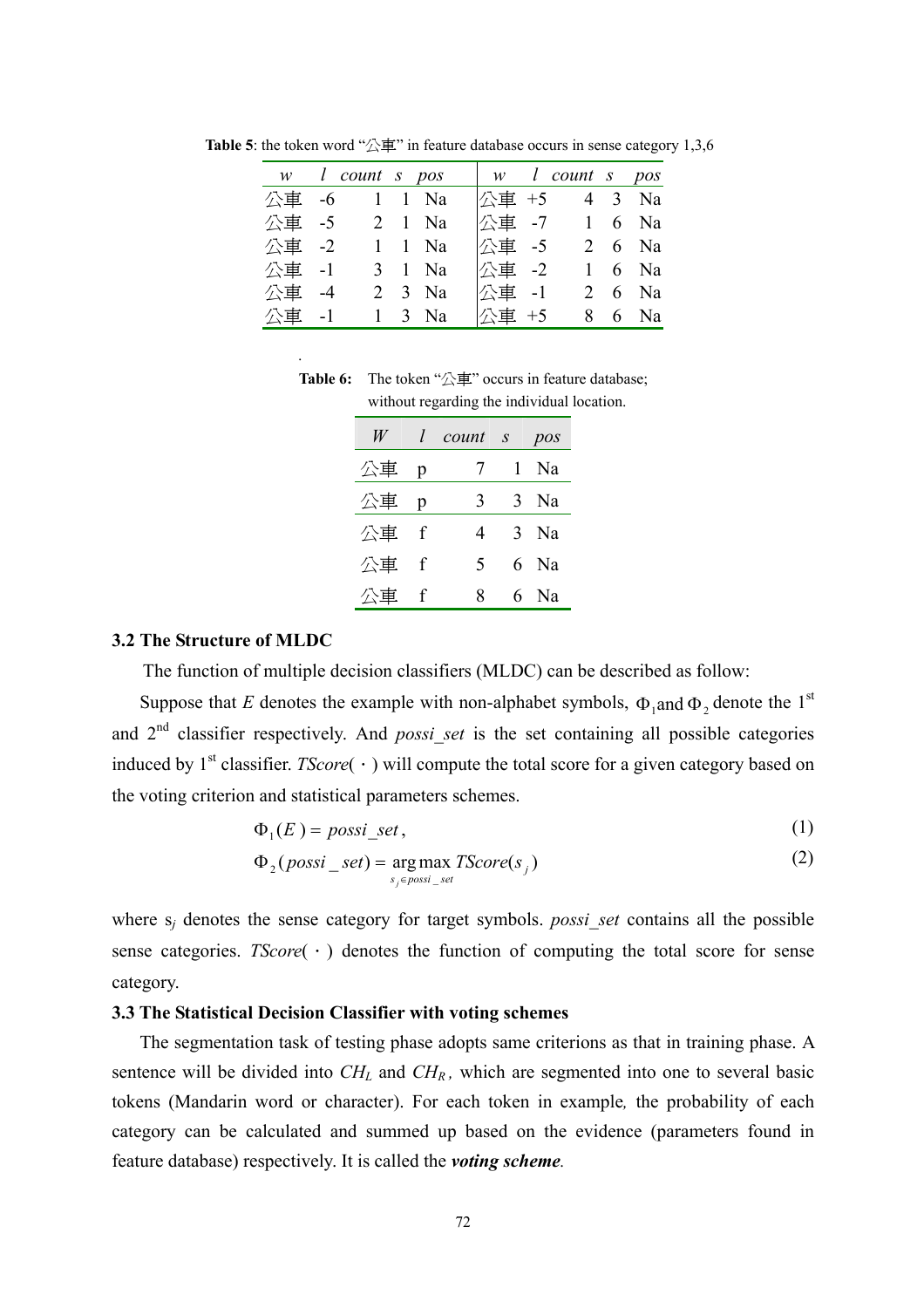Based on the *voting schemes*, each token in  $CH<sub>L</sub>$  and  $CH<sub>R</sub>$  have a statistical probability value, which looks like the voting suffrage, assigned to each category of the non-alphabet symbol. Like the political voting mechanism, the only candidate who gets the tickets in majority (maximum score in our approach) will become to be the predicted one. First the token unit we use is word with the location feature in  $CH_L$  or  $CH_R$ , in which the count of token occurred in same chunk  $(CH_L$  or  $CH_R$ ) will be summed up with respect to the sense category. The scheme with character token will be analyzed in Section 4.

 The prediction processing is based on the occurrence of each token inside training corpus for each category. The example *E* is composed of word sequence *W* and contains three parts: chunk-L(*CHL)*, non-alphabet symbol *TS* (target symbol) and chunk-R(*CHR). E, CHL* and *CH<sub>R</sub>* can be expressed as:

$$
E = CH_L + TS + CH_R \tag{3}
$$

$$
CH_{L} = W_{-m}W_{-(m-1)} \cdot \cdot \cdot W_{-j} \cdot \cdot \cdot W_{-1}
$$
\n(4)

$$
CH_R = w_{+1}w_{+2} \cdot \cdot \cdot w_{+j} \cdot \cdot \cdot w_{+n}
$$
 (5)

where *m* and *n* are the total number of tokens in  $CH<sub>L</sub>$  and  $CH<sub>R</sub>$ .

 Let the category *s*max be the sense category with maximum conditional probability of sense category *s*, given the word sequence *W*. By the definition of the Bayesian rule, *P(s|W)* can be written as:

$$
P(s|W) = \frac{P(s) \bullet P(W|s)}{P(W)}
$$
\n<sup>(6)</sup>

MLDC needs to find the sense category *s*max with maximum conditional probability  $P(s|W)$ . Thus:

$$
s_{\max} = \max_{s} \frac{P(s) \bullet P(W \mid s)}{P(W)} = \frac{p(s) \bullet p(w_1, w_2, \cdots, w_M \mid s)}{p(w_1, w_2, \cdots, w_M)},
$$
(7)

where *N* and *M denote* the number of sense category of target symbol and token (word) in word sequence *W*.

Two problems should be considered for the Eq. (7). One is the fact that the probability of  $p(w_1, w_2, \ldots, w_n | s)$  needs large memory and computation for the word sequence *W*. The other is the data sparseness because of the small amount of data set; which usually cause the situation of zero frequency. Each token *w* in word sequence *W*, under our voting scheme of preference scoring, can be regarded independent to other token. For the probability of sense category *s* given a token *w,* the Eq. (7) can be modified as:

$$
Score(s \mid W) = \sum P(s \mid w_i)
$$
\n(8)

where  $P(s|w_i)$  is the probability of sense category s given a token  $w_i$ . Such probability can be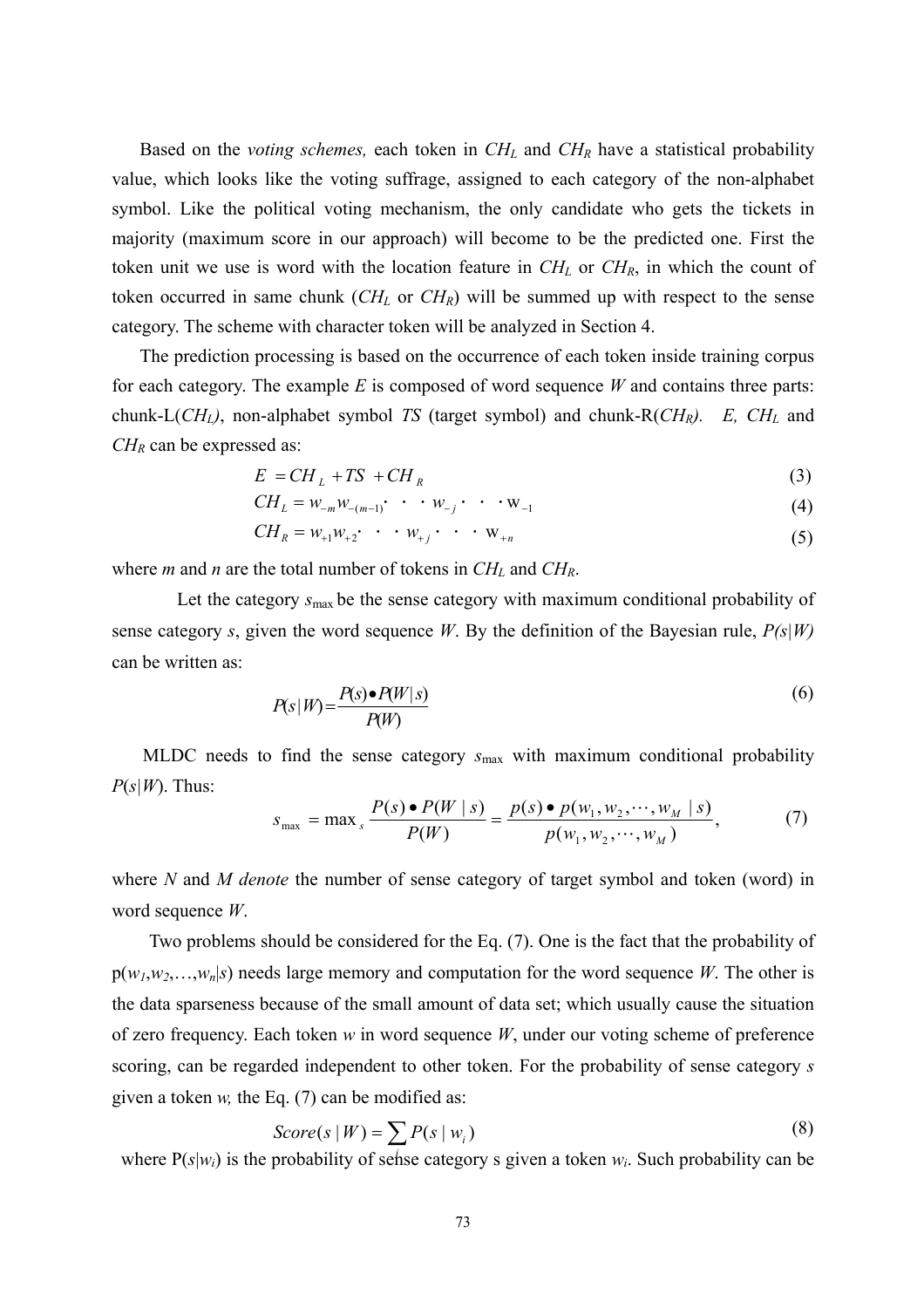considered further as the score for token *w* to vote for sense category *s*. Eq. (8) can be expressed as:

$$
P(s \mid w) = Score(s \mid w) = \frac{C(s, w)}{TC(w)}\tag{9}
$$

where  $C(s, w)$  denotes the count of token *w* occurred in feature database for certain sense category *s*. *TC(w)* is the total count of token *w* in feature database for target symbol.

*Score(s|w)* is the relative frequency, which can be regarded as the score of token  $w$ voting to sense category *s* in our voting approaches. Eq. (9) satisfies the Bayesian rule and easy to understand intuitively. When computing the probability score of each word *w* for sense category *s*, we just need to use token count *C(s,w)* and total count *TC(w)* with respect to the sense category *s* and target symbol. So, the *Score*(*s*|*w*) can be computed easily for all tokens in the word sequence *W* of sentence. The probability can be regarded further as a score for each token in *CHL* and *CHR* to vote for each category of non-text symbol.

Referring to the Eq. (10), the score<sup>1</sup> *Score<sub>L</sub>* and *Score<sub>R</sub>* of each token in  $CH<sub>L</sub>$  and  $CH<sub>R</sub>$ voting for sense category  $s_i$  of non-text symbol can be computed as:

$$
Score_{L}(s_j, w_{-i}) = \frac{C_{L}(s_j, w_{-i})}{TC_{L}(w_{-i})}, \quad Score_{R}(s_j, w_{+i}) = \frac{C_{R}(s_j, w_{+i})}{TC_{R}(w_{+i})}
$$
(10)

where  $-1 \le -i \le -m$  and  $+1 \le +i \le +n$ ,  $w_{-i}$  and  $w_{+i}$  are labeled as the token *w* in *CH<sub>L</sub>* and  $CH_R$   $C_L(s_j, w_{-i})$  and  $C_R(s_j, w_{+i})$  are the count of token  $w_{-i}$  and  $w_{+i}$  occurred in  $CH_L$  and *CH<sub>R</sub>* for the category  $s_j$  in feature database.  $TC_L(w_{-i})$  and  $TC_R(w_{+i})$  stand for the total count of  $w_{-i}$  and  $w_{+i}$  occurred in *CH<sub>L</sub>* and *CH<sub>R</sub>*, which can be computed as:

$$
TC_L(w_{-i}) = \sum_{j=1}^{J} C_L(s_j, w_{-i}), \qquad TC_R(w_{+i}) = \sum_{j=1}^{J} C_R(s_j, w_{+i})
$$
(11)

$$
\sum_{j=1}^{J} Score_L(s_j, w_L) = 1 , \qquad \sum_{j=1}^{J} Score_R(s_j, w_R) = 1
$$
 (12)

where J denotes the number of sense category for target symbol.

By definition of *score()* above,  $Score_{L}(s_j, w_{-i})$  and  $Score_{R}(s_j, w_{+i})$  can be regarded as the relative frequency which the  $w_{-i}$  and  $w_{+i}$  will occur in the sense category  $s_j$ . As the result, our voting schemes are based on such probability value.

For the 2<sup>nd</sup> decision classifier in MLDC, the total score *TScore<sub>L</sub>* (•)and *TScore<sub>R</sub>* (•) for all the tokens in substring  $CH_L$  and  $CH_R$  of example *E* to vote for sense category  $s_i$  can be computed as:

<sup>1</sup> The resulting score of each token fall between 0 and 1, while it is possible that the accumulated scores of all tokens in sentence for certain sense category will be greater than 1.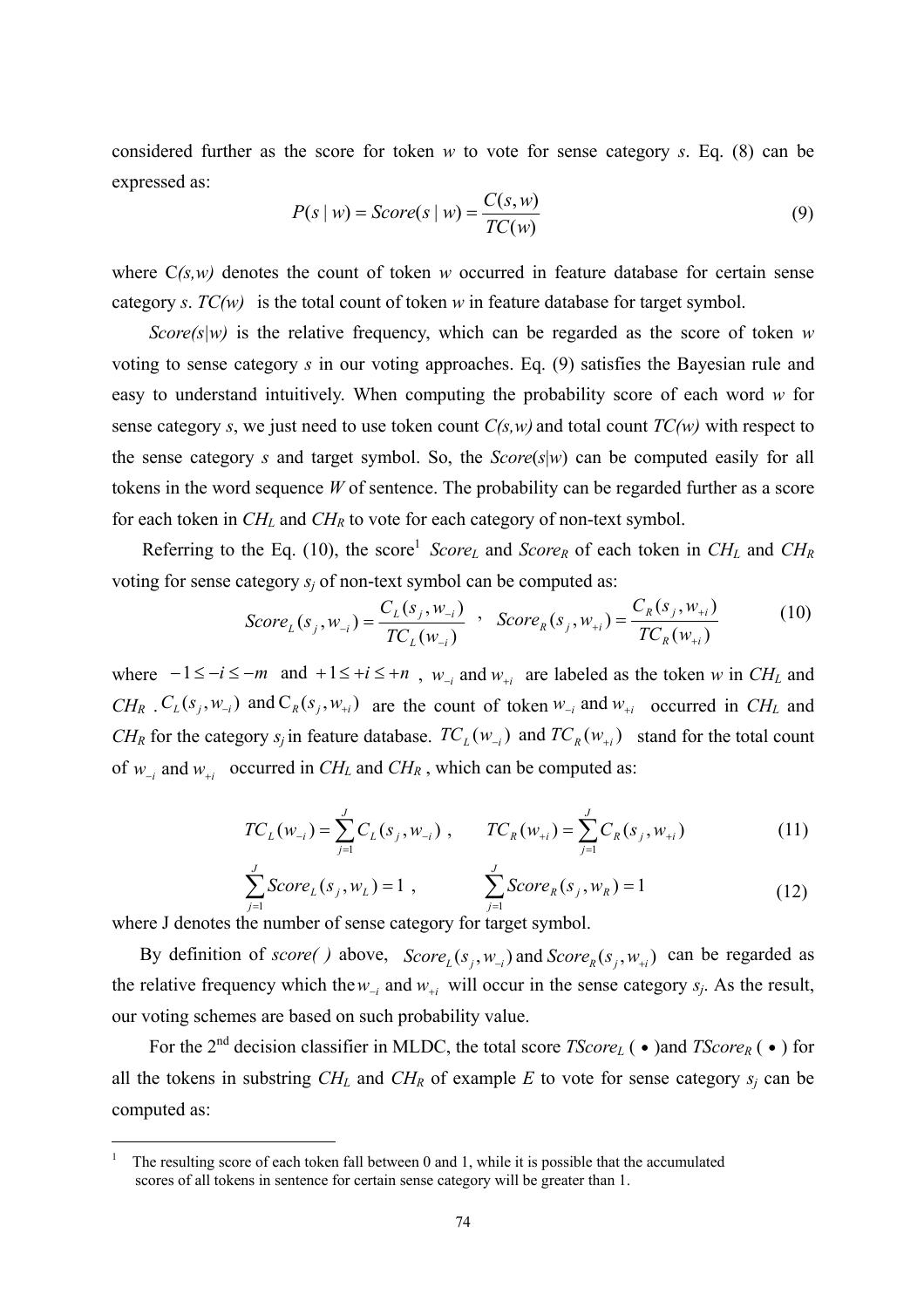$$
TScore_L(s_j) = \sum_{-i=-1}^{-m} Score_L(s_j, w_{-i}) , \quad TScore_R(s_j) = \sum_{+i=-1}^{+n} Score_R(s_j, w_{+i})
$$
 (13)

 In 2nd decision classifier, total score *TScore*(˙) of all tokens in example E for each sense category are displayed as:

$$
TScore(s_j) = TScore_L(s_j) + TScore_R(s_j)
$$
\n
$$
s_j \in possi\_set
$$
\n(14)

*TScore*( $\bullet$ ) will be used in Eq. (2) by the multi-layer decision classifiers to predict the final sense category *sj*.

#### **3.4 The Probability of Unknown token**

Several well-known methods for probability of unknown words are described in [Su etc.,1996; Daniel et al.,2000]: *additive discounting*, *Good-Turing* and *Back-Off* . The principle reason is that there are a lot of tokens in natural language, usually more several ten thousands. New lexicons or tokens will be occurred in near future. Within natural language processing, it is so hard to collect all the words.

In our paper, the so-called unknown tokens can be considered that do not occur in our feature database, which have been generated in the training phase. It is so apparent that the distribution and total number of collected data set will affect the statistical parameters seriously, especially on the statistical models. Another situation is the data sparseness. The smoothing techniques can alleviate the problems. In this paper we use additive discounting and assign 0.5 to the count of unknown tokens.

## **4. Evaluations**

The experiments with elementary approach and schemes are evaluated first. Two different scoring scheme adopted by our classifier are tested to decide which is better for WSD problems in this paper. We will compare the  $2<sup>nd</sup>$  classifier in MLDC with the well-known language model. The location effectiveness with respect to different token unit (Mandarin word or character) is also evaluated in final subsection.

## **4.1 Evaluation for Two Scoring Schemes**

At first, we will describe the voting scheme with winner-take-all scoring then compare such two scoring schemes. In contrast to the so-called preference-scoring scheme described in Section 4.3, the voting scheme with *winner-take-all* scoring adopts a different scoring rule. Ho Lee etc [1997]. Lee employed the *winner-take-all* scoring scheme to word sense disambiguation, without comparison between these two schemes in his paper. Lee's precision rate was 80% average.

For each token in sentence,  $Score_{L}(s_{i^*}, w_{-i})$  and  $Score_{R}(s_{i^*}, w_{+i})$  will be assigned the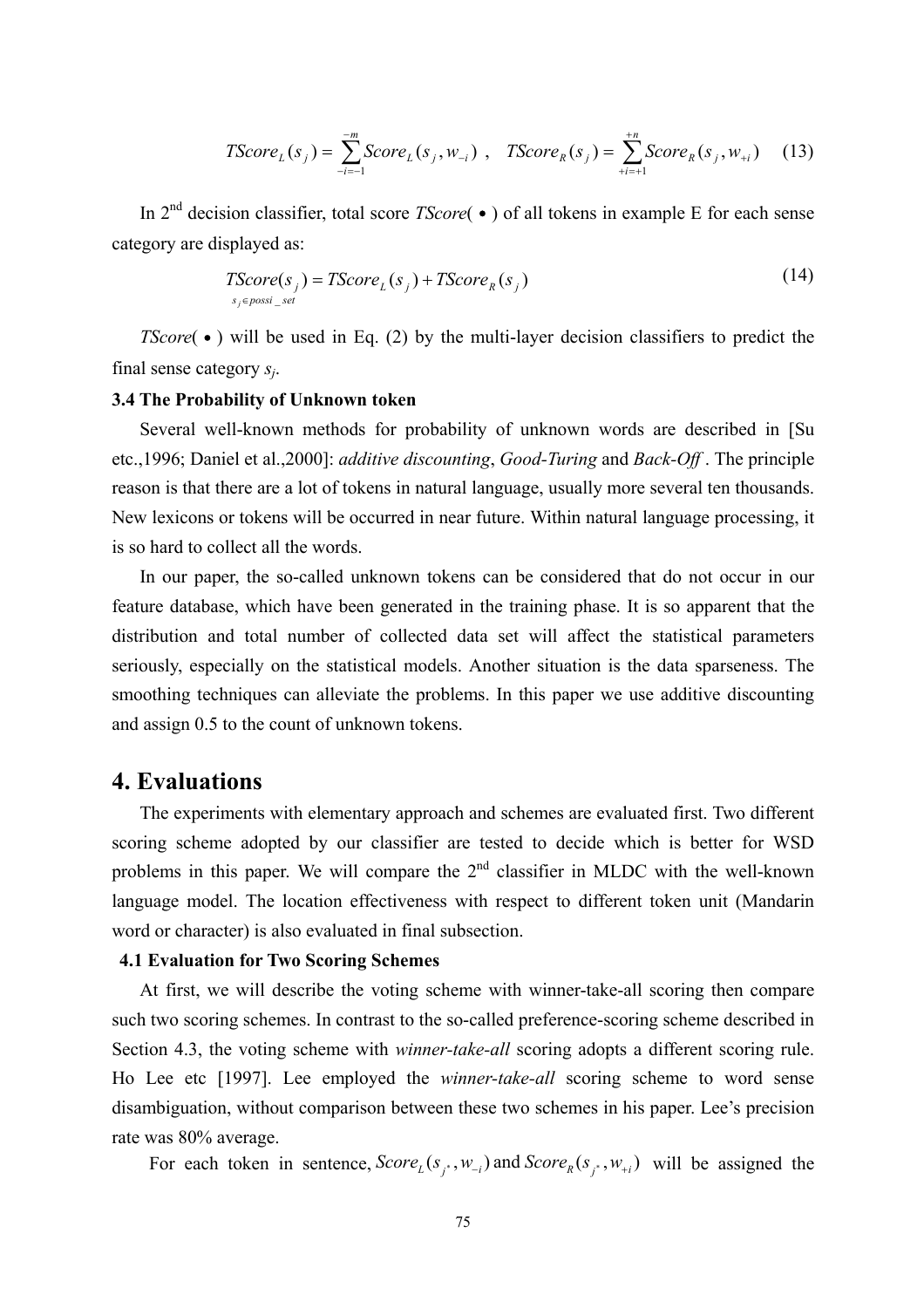score 1 to sense category  $s_j^*$  for token  $w_{-i}$  and  $w_{+i}$  and 0 to all the other sense categories. Eq. (10) should be rewritten as:

$$
Score_{L}(s_{j^*}, w_{-i}) = \begin{cases} 1 & \text{if } s_{j^*} \in possi\_set \text{ and } Score_{L}(s_{j^*}, w_{-i}) = \underset{j=1,2,...J}{argmax}(Score_{L}(s_j, w_{-i})) \\ 0 & \text{otherwise} \end{cases}
$$
(15)  

$$
Score_{R}(s_{j^*}, w_{+i}) = \begin{cases} 1 & \text{if } s_{j^*} \in possi\_set \text{ and } Score_{R}(s_{j^*}, w_{+i}) = \underset{j=1,2,...J}{argmax}(Score_{R}(s_j, w_{+i})) \\ 0 & \text{otherwise} \end{cases}
$$
(16)

where sense category  $(s_j^*)$  is with respect to the category of which the  $Score_L(s_j^*, w_{-i})$  and Score<sub>R</sub>( $s_j$ <sup>\*</sup>, $w_{+i}$ ) have the maximum score among all categories for  $w_{-i}$  and  $w_{+i}$ . Based on the voting scheme with winner-take-all scoring, Eqs.  $(10) - (14)$  should not be modified.

 In case that several sense categories have the maximum score for token *w*, Eqs (15) and (16) should be revised. The total probability score 1 for token *w* will be shared by these sense categories. It means that the total score 1 will be divided by the number of sense categories with same maximum score.

The first parameter to be evaluated is the scoring scheme for each token. Figure 6 displays an example of the accumulated score for 5 categories using two different scoring methods: preference and winner-take-all scoring on the Eqs (15) and (16). The example (E1) contains 15 individual tokens (including symbol ":"). Sense category *time*  $(s_2)$  gets the maximum score 6.92 in Figure 1. Similarly, it still gets maximum score 7.0 by using the winner-take-all scoring.



**Figure 1:** (left) accumulated score of categories for non text symbol ":" based on the preference scoring ; category *time* (s<sub>2</sub>) gets maximum score 6.92. (right) based on winner-take-all scoring; the category *time*  $(s_2)$ 

| <b>(E1)</b> |                         |             |      | $\bullet$ | っ            | 政<br>於               | 圖          | 館<br>書 | 前 | 集 | 合 | $\circ$ |
|-------------|-------------------------|-------------|------|-----------|--------------|----------------------|------------|--------|---|---|---|---------|
|             | $S_n$<br>scoring scheme | punctuation | time | versus    | 4            | telephone expression | prediction |        |   |   |   |         |
|             | winner-take-all         | 3.0         | 7.0  | 3.0       | $_{\rm 1.0}$ | 0.0                  | correct    |        |   |   |   |         |
|             | preference              | 3.1         | 6.9  | 2.3       | 0.9          | 0.8                  | correct    |        |   |   |   |         |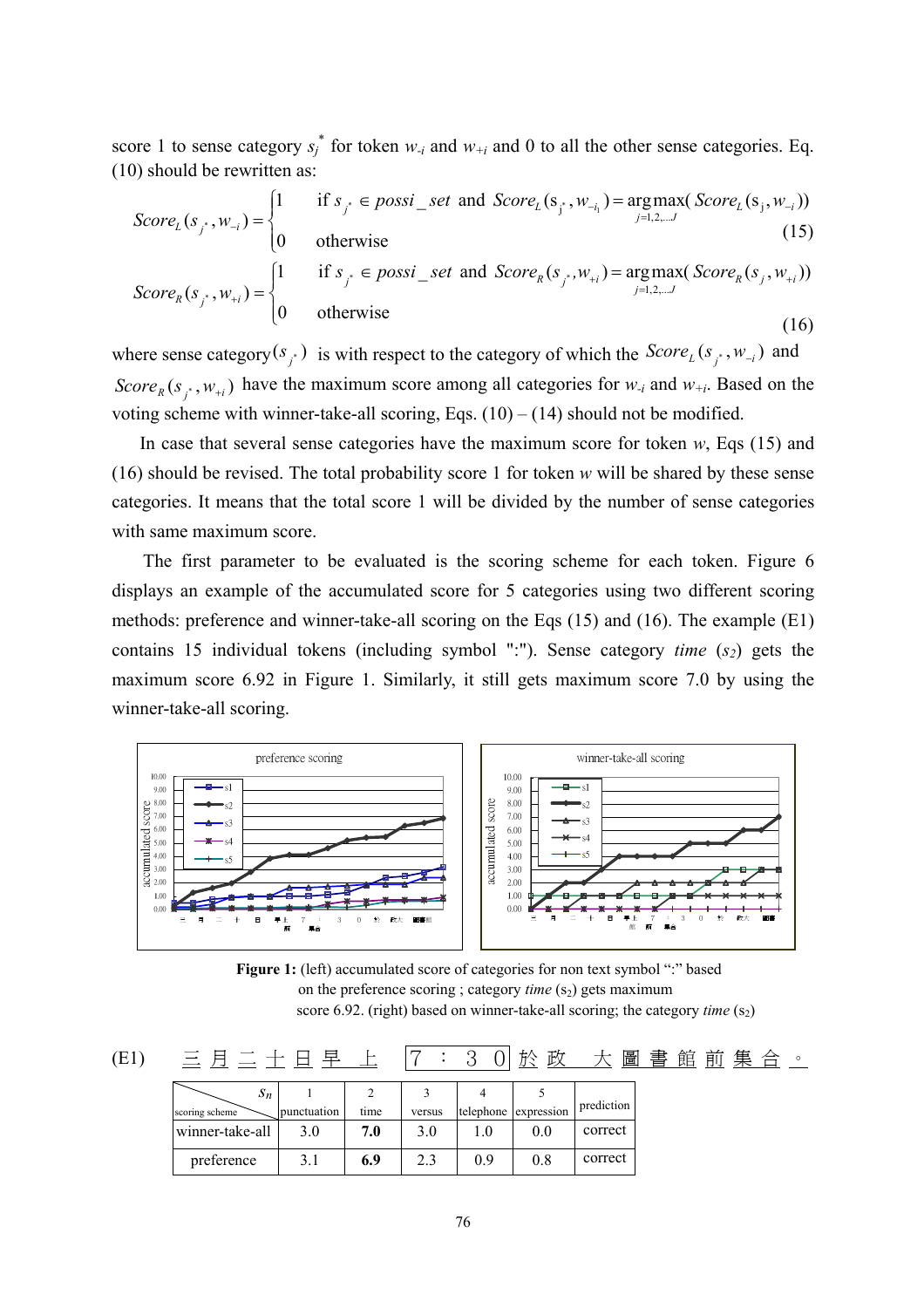The sense category *time*  $(s_2)$  in  $(E1)$  gets maximum score in two scoring schemes, however, some other examples may not hold yet. Especially, while top 2 scores are so close it is possible that the sense category with second maximum score will precede the first category with maximum score by employing different scoring scheme. For instance, as shown in example (E2), the sense category *date* (*s<sub>1</sub>*) got the maximum score and is predicted as the final category by using the winner-take-all scoring scheme. Instead of such scoring scheme, we use the preference scoring to predict the category and the result is correct. In fact, the substring "1/3" means "one third". This is an example that winner-take-all scoring makes a wrong prediction while preference scoring can finds the correct sense category. The scores for each sense category<sup>2</sup> are listed below example (E2).

| (E2) | 格<br>價<br>⊬⊦<br>້∟ |      | 灣<br>便   | 宜    | 約         |               |         |        |            |
|------|--------------------|------|----------|------|-----------|---------------|---------|--------|------------|
|      | $\mathcal{S}_n$    |      |          |      |           |               | h       |        | prediction |
|      | scoring            | date | fraction | time | directory | computer term | version | others |            |
|      | winner-take-all    | 4.0  | 0.0      | 3.0  | 0.0       | $_{\rm 1.0}$  | 0.1     | 0.0    | incorrect  |
|      | preference         | 3.1  | 0.4      | 3.2  | 0.4       | 0.9           | 0.7     | 0.4    | correct    |

Table 7 lists the performances with two voting schemes: preference and winner-take-all scoring. Obviously, the former is superior uniformly to the later on both inside and outside testing for three symbols. So we adopt the voting scheme of preference scoring, excluding winner-take-all scoring, for all following experiments. Note that the  $2<sup>nd</sup>$  decision classifier in MLDC, based on the voting scheme of preference scoring with Mandarin word's token, is regarded as the *baseline* model in this paper. As shown in Table 7, the net results are enhanced up 5.5% and 5.9% for inside and outside testing respectively.

**Table 7:** The performance of the 2<sup>nd</sup> decision classifier (baseline) in MLDC; **believe** two schemes scheme.

| employing two scoring scheme. |              |              |  |                 |              |  |  |  |  |  |  |
|-------------------------------|--------------|--------------|--|-----------------|--------------|--|--|--|--|--|--|
| scoring scheme                | preference   |              |  | winner-take-all |              |  |  |  |  |  |  |
| precision rate $(\%)$         | inside test  | outside test |  | inside test     | outside test |  |  |  |  |  |  |
| (0)                           | 99.2         | 94.6         |  | 92.9            | 84.8         |  |  |  |  |  |  |
| $66 + 22$                     | 95.7         | 91.1         |  | 91.5            | 84.1         |  |  |  |  |  |  |
| $CC$ $CC$                     | 96.8         | 85.7         |  | 90.8            | 83.5         |  |  |  |  |  |  |
| average (net)                 | $97.2(+5.5)$ | $90.0(+5.9)$ |  | 91.7            | 84.1         |  |  |  |  |  |  |

## **4.2 Comparing the 2nd Classifier with** *n***-gram Models**

 $\overline{a}$ 

In this Section, we will compare baseline defined in previous subsection with the *n*-gram

 $2$  All the sense categories for three target symbols discussed in our paper are displayed in Tables 1-3.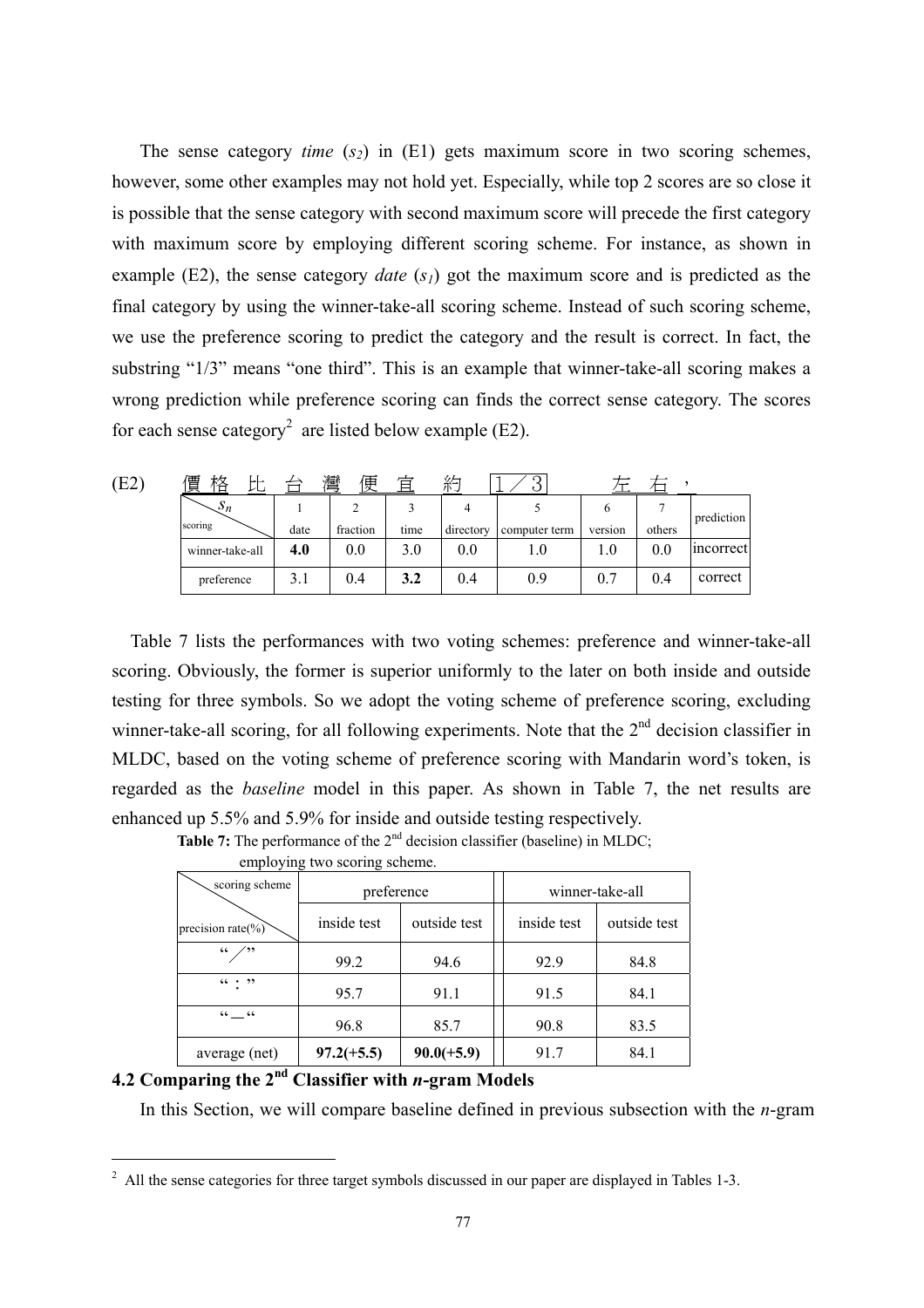(*n*=1, 2 in this experiments), widely used in various domains of natural language processing. The base line model displays attractive empirical results.

Table 8 indicates the performance of three models: baseline with voting scheme, *uni*-gram and 2-gram, on the same testing data set without employing the 1<sup>st</sup> layer decision classifier or other techniques. Comparing the *2-*gram with *uni-*gram, it is so apparent that the former is superior to the latter. The average net results for inside and outside test are 1.3% and 4.3% respectively.

We observe further the performance between baseline and *n*-gram. The minimum difference between is +1.4% for outside testing of target symbol ":". The baseline is superior to *2-*gram model for all target symbols. The average net results for inside and outside test are 0.5% and 4.7%.

Because of the data sparseness and small size of data set on our WSD problem, there are more unknown tokens for *n*-gram model than that for baseline. The performance for outside testing of *n-*gram is upgraded by baseline model for three target symbols. The ratio of unknown tokens (words) for three target symbols: 11.8%, 15.3% and 19.3%. The more the unknown tokens appear, the lower the performance is. The size of unknown tokens will affect seriously the performance of *n-*gram model. The zero count of token leads to the degradation for *n*-gram.

The numbers in parenthesis denote the net performance comparing

|                          | <i>base line</i> with 2-gram.         |             |          |              |           |      |  |
|--------------------------|---------------------------------------|-------------|----------|--------------|-----------|------|--|
| scheme                   |                                       | inside test |          | outside test |           |      |  |
| symbols                  | base line<br>$2$ -gram<br>$uni$ -gram |             | baseline | $uni$ -gram  | $2$ -gram |      |  |
| $\sqrt{2}$<br>$\epsilon$ | $99.2(+0.3)$                          | 97.6        | 98.9     | $94.6(+2.0)$ | 90.5      | 92.6 |  |
| $\cdots$ $\cdots$        | $95.7(+0.5)$                          | 92.2        | 95.2     | $91.1(+1.4)$ | 79.9      | 89.7 |  |
| $\cdots$                 | $96.8(+0.7)$                          | 95.9        | 96.1     | $85.7(+9.2)$ | 74.3      | 76.5 |  |
| average (net)            | $97.2(+0.5)$                          | 95.4        | 96.7     | $90.0(+4.7)$ | 81.0      | 85.3 |  |

**Table 8:** Comparisons between our *base line* and *n*-gram (n=1,2).

## **4.3 Merging Two Layer Classifiers Together**

In addition to our baseline model, we will analyze further the effectiveness of the  $1<sup>st</sup>$ classifier in MLDC. Two classifiers in MLDC could be merged together to improve the prediction rate.

For instance, example  $(E3)$  shows the effectiveness of merging the  $1<sup>st</sup>$  layer classifier into baseline (the  $2<sup>nd</sup>$  layer classifier). Exploiting the  $1<sup>st</sup>$  classifier to exclude some impossible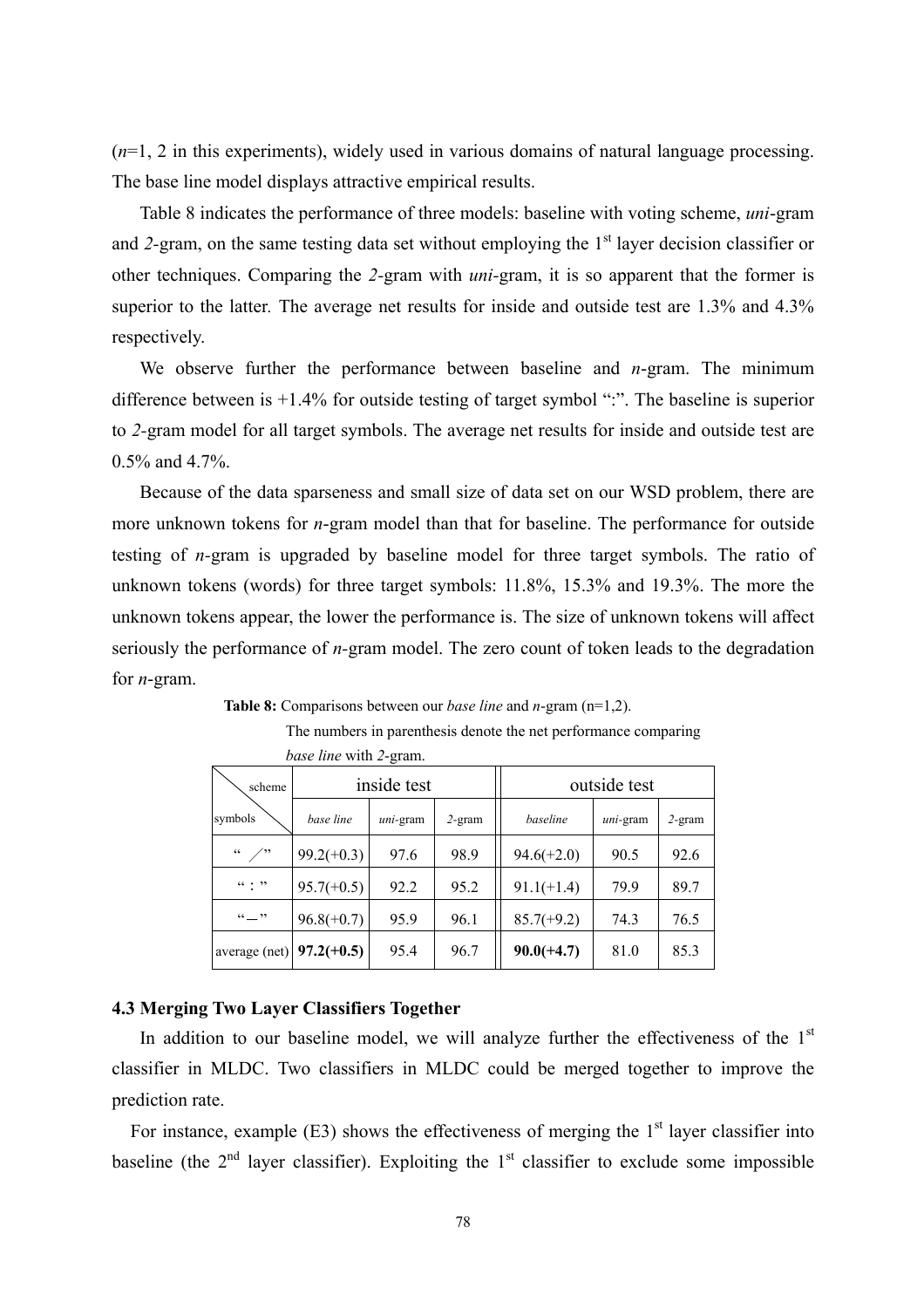categories first. As shown in example (E3), the sense category with maximum score (2.4), predicted by using the  $2^{nd}$  layer classifier with voting scheme only, is *date* (*s<sub>1</sub>*) and it is apparent that the prediction is incorrect. The number of  $w_{+1}$  token (32) in pattern "3/32" is larger than 31, which is the maximum number of date. Therefore sense category  $date^3$  was excluded for target symbol "/" by the 1<sup>st</sup> layer classifier. However, the category *music time* ( $s_3$ ) with second maximum score (1.8) was predicted as the final one among all remained categories correctly by the  $2<sup>nd</sup>$  layer classifier with voting scheme.

| (E3) | 演<br>的<br>奉            | 曲子<br>是 |          |      | 坮         |               | 調       | $\circ$ |            |
|------|------------------------|---------|----------|------|-----------|---------------|---------|---------|------------|
|      | $S_n$                  |         |          |      |           |               |         |         |            |
|      | merging                | date    | fraction | time | directory | computer term | version | others  | prediction |
|      | $2nd$ classifier only  | 2.4     |          | 8.5  |           | 0.3           | 0.7     | 0.4     | incorrect  |
|      | merging two classifier | $2.4*$  |          | 1.8  |           | $0.3*$        | 0.7     | $0.4*$  | correct    |

ps. \* denotes the sense category was excluded by the 1<sup>st</sup> layer decision classifier.

The performances are attractive and listed in Table 9. As shown, the final results for outside testing is 97.8, 95.6 and 92.1 for three symbols respectively by combining the  $1<sup>st</sup>$  and  $2<sup>nd</sup>$  classifier with voting scheme of preference scoring in  $2<sup>nd</sup>$  classifier. The numbers in parenthesis are the net results. The average net results by merging two classifiers are upgraded 0.5% and 4.5% (referring to Table 8 and Table 10).

|            | 1 <sup>st</sup><br>merging<br>classifier? | inside testing | outside testing |  |
|------------|-------------------------------------------|----------------|-----------------|--|
| $\epsilon$ | without merging<br>99.2                   |                | 94.6            |  |
|            | merging                                   | $99.5(+0.3)$   | $97.9(+3.3)$    |  |
| (0, 0)     | without merging<br>95.7                   |                | 91.1            |  |
|            | merging                                   | $98.3(+2.6)$   | $95.6(+4.5)$    |  |
| $cc$ $cc$  | without merging                           | 96.8           | 85.7            |  |
|            | merging                                   | $98.4(+1.6)$   | $92.1(+5.4)$    |  |
| average    | merging                                   | 97.7           | 94.5            |  |

**Table 9:** The effectiveness of merging the 1<sup>st</sup> and 2<sup>nd</sup> decision classifiers

## **4.4 Evaluation for the Effect of Word's Location**

 $\overline{a}$ 

In previous Section, the location of each token is just labeled two types: preceding (*p*) and following (*f*) the target symbol. While the count for each token was statistically accumulated, we just consider whether the token is located within the chunk-L  $(CH_L)$  or chunk-R  $(CH_R)$  of

<sup>3</sup> In fact, the decision tree excludes three sense categories: *date*, *computer term* and *version*.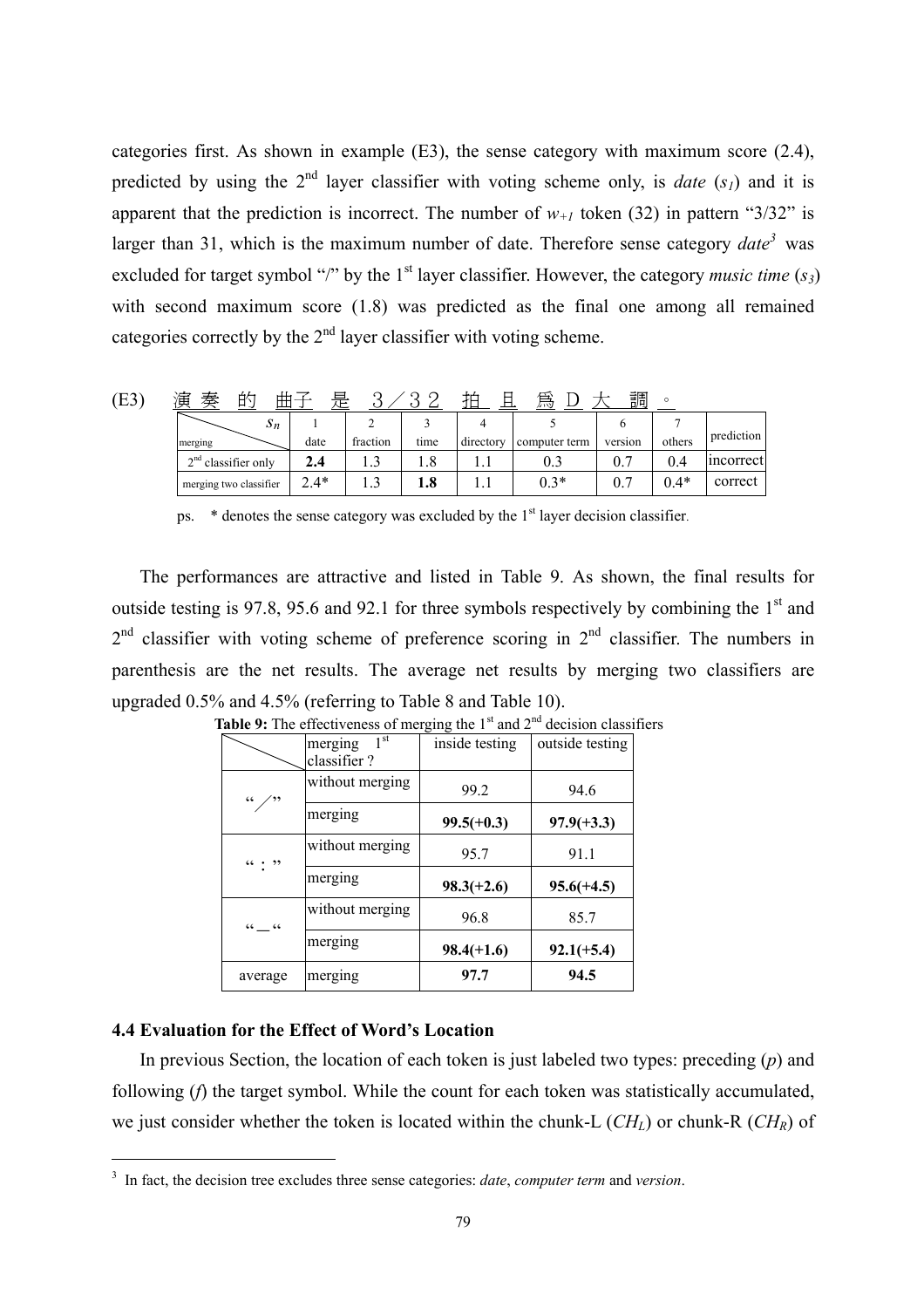sentence. Will the performance be improved by considering further the individual location of each token in  $CH_L(w_i)$  and  $CH_R(w_{+i})$ ? In this Section, the effect of individual location for each token (word) will be evaluated further.

In this Section Token unit is still Mandarin word. Instead of the two chunk types described previously, each token is labeled with the individual location in *CHL* and *CHR*, in which the count of each token occurred in same location will be summed up with respect to the sense category. So the technique is the *word-based* scheme with individual location.

The Eqs. (10)-(12) can be changed as follow:

$$
Score_{L}(s_j, w_{-i}) = \frac{C_{-i}(s_j, w_{-i})}{TC_{-i}(w_{-i})} \quad Score_{R}(s_j, w_{+i}) = \frac{C_{+i}(s_j, w_{+i})}{TC_{+i}(w_{+i})}
$$
(17)

$$
TC_{-i}(w_{-i}) = \sum_{j=1}^{J} C_{-i}(s_j, w_{-i}) \qquad TC_{+i}(w_{+i}) = \sum_{j=1}^{J} C_{+i}(s_j, w_{+i}) \qquad (18)
$$

$$
\sum_{j=1}^{J} Score_L(s_j, w_{-i}) = 1 , \qquad \sum_{j=1}^{J} Score_R(s_j, w_{+i}) = 1
$$
 (19)

where *i* is the location of word with respect to the non-text symbol,  $-m \le -i \le -1$  and 1<=+i<=n.  $C_{-i}(s_i, w_{-i})$  and  $C_{+i}(s_i, w_{+i})$  are the count of word  $w_{-i}$  and  $w_{+i}$  with the location  $-i$ and  $+i$  occurred in feature corpus for sense category  $s_i$  respectively.

 $TC_{-i}(w_{-i})$  and  $TC_{+i}(w_{+i})$  are the total count of word  $w_{-i}$  and  $w_{+i}$  occurred in the location  $-i$ and  $+i$  in feature database respectively

Let's take a look at the example (E4), the sense category (*date*) is incorrectly predicted based on the chunk scheme whereas correctly predicted on individual location of each token.

| (E4) | 曹<br>錦<br>還<br>輝<br>有        | 機<br>會<br>在 |          | Æ<br>$\Omega$ | 表<br>台    | 灣<br>聯<br>盟<br>$+$ | 與<br>統  | 隊<br>ᄔ | 賽。         |
|------|------------------------------|-------------|----------|---------------|-----------|--------------------|---------|--------|------------|
|      | U                            |             |          |               |           |                    |         |        | prediction |
|      | $\Delta_n$<br>token location | date        | fraction | time          | directory | computer term      | version | others |            |
|      | chunk                        | 2.9         | 7        | 5.2           | 1.2       | $0.2*$             | $1.8*$  | 4.0    | mcorrect   |
|      | individual                   | 2.4         | 0.5      | 2.2           |           | $0.2*$             | $0.4*$  | 0.2    | correct    |

Comparing two schemes of token (word) with individual and two chunks' location, the net precision rates of outside testing are  $0.6\%$ ,  $1.5\%$  and  $-0.3\%$  for three target symbols respectively. As Shown the Table 10, the former is average superior to the later, in which the sentence is divided into two chunks  $(CH_L \text{ or } CH_R)$ . Referring to the accumulated score for correct predicted sense category, although the rate of unknown words token in data set reaches about 45%, the former still make the prediction efficiently. However, it is easier for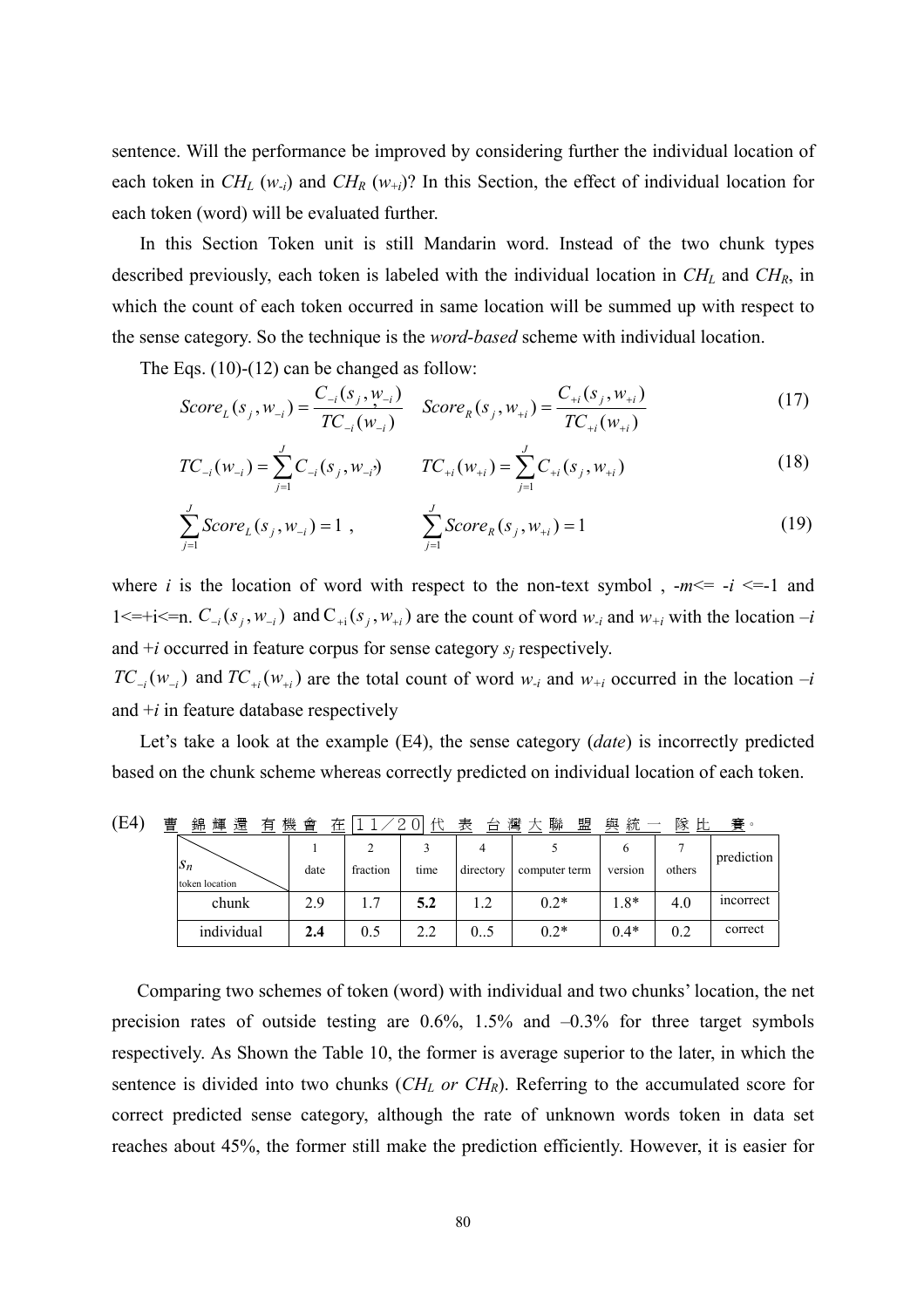the techniques with voting scheme, which identify a half of total tokens in sentence, to make the correct prediction. The net precision rates for inside and outside testing are 0.2 and 0.6.

|                   | inside testing |       | outside testing |       |  |  |
|-------------------|----------------|-------|-----------------|-------|--|--|
|                   | individual     | chunk | individual      | chunk |  |  |
| $\epsilon$<br>دد٬ | $99.3(-0.2)$   | 99.5  | $98.6(+0.7)$    | 97.9  |  |  |
| (0, 0)            | $99.2(+0.9)$   | 98.3  | $97.1(+1.5)$    | 95.6  |  |  |
| $\cdots$          | $98.2(-0.2)$   | 98.4  | $91.8(-0.3)$    | 92.1  |  |  |
| average           | $98.9(+0.2)$   | 98.7  | $95.1(+0.6)$    | 94.5  |  |  |

**Table 10:** The comparison of two location schemes for each token.

#### **4.5 Evaluation for Effect of Token Unit**

Until now, the sentence will be divided into two chunks: chunk-L $(CH_L)$  and chunk-R $(CH_R)$ , which are in the left and right side of target symbol *TS* in sentence. Such chunks will be segmented into one to several words based the ASCED and segmentation scheme. In Mandarin Vocabulary, there are about 70000 frequent Mandarin words, which are composed of one to ten characters. For example, the number for 1-character token (Mandarin word) is 7522 and 48315 for 2-character token (Mandarin word) in ASCED while just 13053 for frequent Mandarin characters. It is apparent that segmented sentence will generate more unknown tokens for the same data set. The more unknown tokens are in sentence, the less precision rate will be. The process of word segmentation may generate possible mistake, which will also degrade the performance of prediction. Usually the situation becomes serious if the data set is sparse or volume of sentence is small.

In this section, the sentence will not be segmented so each character in sentence is the voting token. The location of each character will be considered same as described in previous section. The token unit is character with the individual location in  $CH_L$  or  $CH_R$ , in which the count of each character occurred in same chunk (*CH<sub>L</sub>* or *CH<sub>R</sub>*) will be summed up with respect to the sense category. So the technique is the *character-based* scheme with individual location. Example *E* is still composed of three parts: *CH<sub>L</sub>*, *TS* and *CH<sub>R</sub>*. Each chunk may comprise one to several characters. Note that the foreign words (such as: *IBM*, *DR.*, *Windows*, etc.) within chunk will be regarded as a token.

$$
E = CH_{L} + TS + CH_{R}
$$
  
\n
$$
CH_{L} = c_{-m}c_{-(m-1)} \cdot \cdot \cdot c_{-j} \cdot \cdot \cdot c_{-1}
$$
  
\n
$$
CH_{R} = c_{+1}c_{+2} \cdot \cdot \cdot c_{+j} \cdot \cdot \cdot c_{+n}
$$
\n(20)

where *c* denotes the individual character in  $CH<sub>L</sub>$  and  $CH<sub>R</sub>$  and  $m$ , *n* the number of characters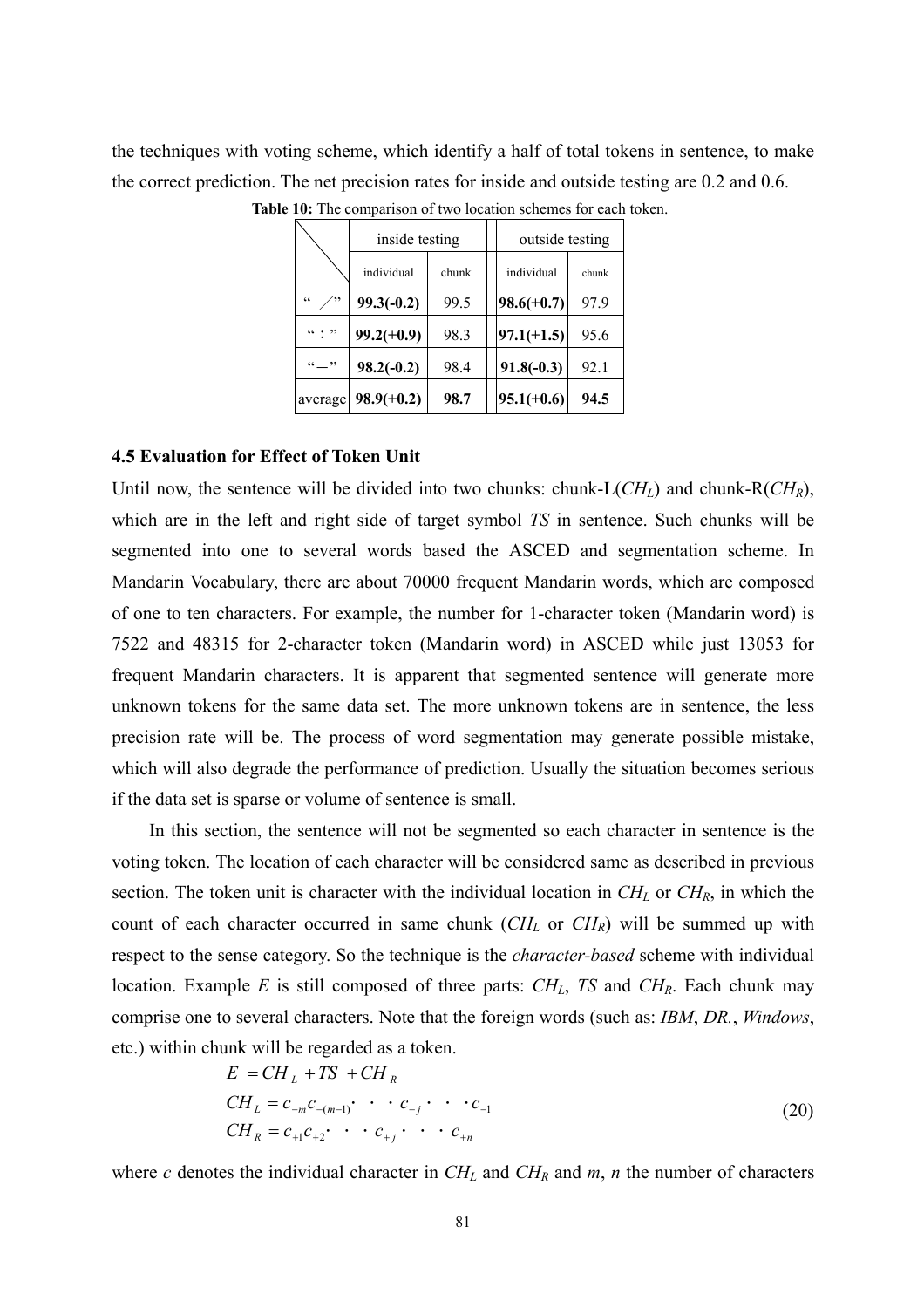in  $CH_L$  and  $CH_R$  respectively. The Eqs. (10)-(12) of probability scoring can be rewritten as:

$$
Score_{L}(s_{j}, w_{-i}) = \frac{C_{-i}(s_{j}, c_{-i})}{TC_{-i}(c_{-i})}, \quad Score_{R}(s_{j}, w_{+i}) = \frac{C_{+i}(s_{j}, c_{+i})}{TC_{+i}(c_{+i})}
$$
(21)

$$
TC_{-i}(c_{-i}) = \sum_{j=1}^{J} C_{-i}(s_j, c_{-i}), \qquad TC_{+i}(c_{+i}) = \sum_{j=1}^{J} C_{+i}(s_j, c_{+i})
$$
\n(22)

$$
\sum_{j=1}^{J} Score_L(s_j, c_{-i}) = 1 , \qquad \sum_{j=1}^{J} Score_R(s_j, c_{+i}) = 1
$$
 (23)

where *i* is the location of character with respect to the non-text symbol,  $-m \le -i \le -1$  and  $1 \le i \le n$ .  $C_{-i}(s_i, c_{-i})$  and  $C_{+i}(s_i, c_{+i})$  are the count of character  $c_{-i}$  and  $c_{+i}$  occurred in feature corpus with the location  $-i$  and  $+i$  for sense category  $s_i$  respectively.

 $TC_{-i}(c_{-i})$  and  $TC_{+i}(c_{+i})$  are the total count of character  $c_{-i}$  and  $c_{+i}$  occurred with the location  $-i$  and  $+i$  in feature corpus respectively

The total score *TScore<sub>L</sub>* (•)and *TScore<sub>R</sub>* (•) for all individual characters of *CH<sub>L</sub>* and *CH<sub>R</sub>* in example *E* to vote for sense category can be computed like Eqs. (13) and (14). The method will be regarded as the character-based approach with location scheme.

Until now, the adopted token unit of sentence is Mandarin *word*. There are some possible errors occurred during the segmentation process for generating the token (word). Based on the character<sup>4</sup> token unit with location scheme, there are fewer unknown token. The example (E5) in our data set is divided into two chunks, in which the individual token is the character without needing the word segmentation. The characters in  $CH<sub>L</sub>$  will be labeled with location  $-m$ -1 and the characters in  $CH_R$  labeled with  $+1$ - $+n$ . (E5) is an example in which the correct sense category can't be predicted by using the scheme with word token, while it can be correctly predicted by using character as token.

| Έ5 | 果<br>ź±         |                      | 那    | 桃        | 園    | 建<br>縣    | 築<br>師        | 來<br>再  | 認      | 時          |
|----|-----------------|----------------------|------|----------|------|-----------|---------------|---------|--------|------------|
|    |                 | $S_n$                |      |          |      |           |               |         |        | prediction |
|    | location/tioken |                      | date | fraction | time | directory | computer term | version | others |            |
|    |                 | individual/word      | 2.4  | 0.5      | 3.5  | 0.2       | $0.2*$        | $0.4*$  | 0.2    | incorrect  |
|    |                 | individual/character | 1.3  | 0.8      | 0.7  | 0.2       | $0.1*$        | $0.1*$  | 0.3    | correct    |

Intuitively, in natural language processing of Mandarin, the token unit used is usually word, which is the basic unit containing complete and useful semantic information. Instead,

 $\overline{a}$ 

 $^{4}$  The Mandarin characters we use is 13053, which are collected in the BIG-5 character set.

<sup>&</sup>lt;sup>5</sup> In contract to our previous example, each Mandarin character here is regarded as a token, without word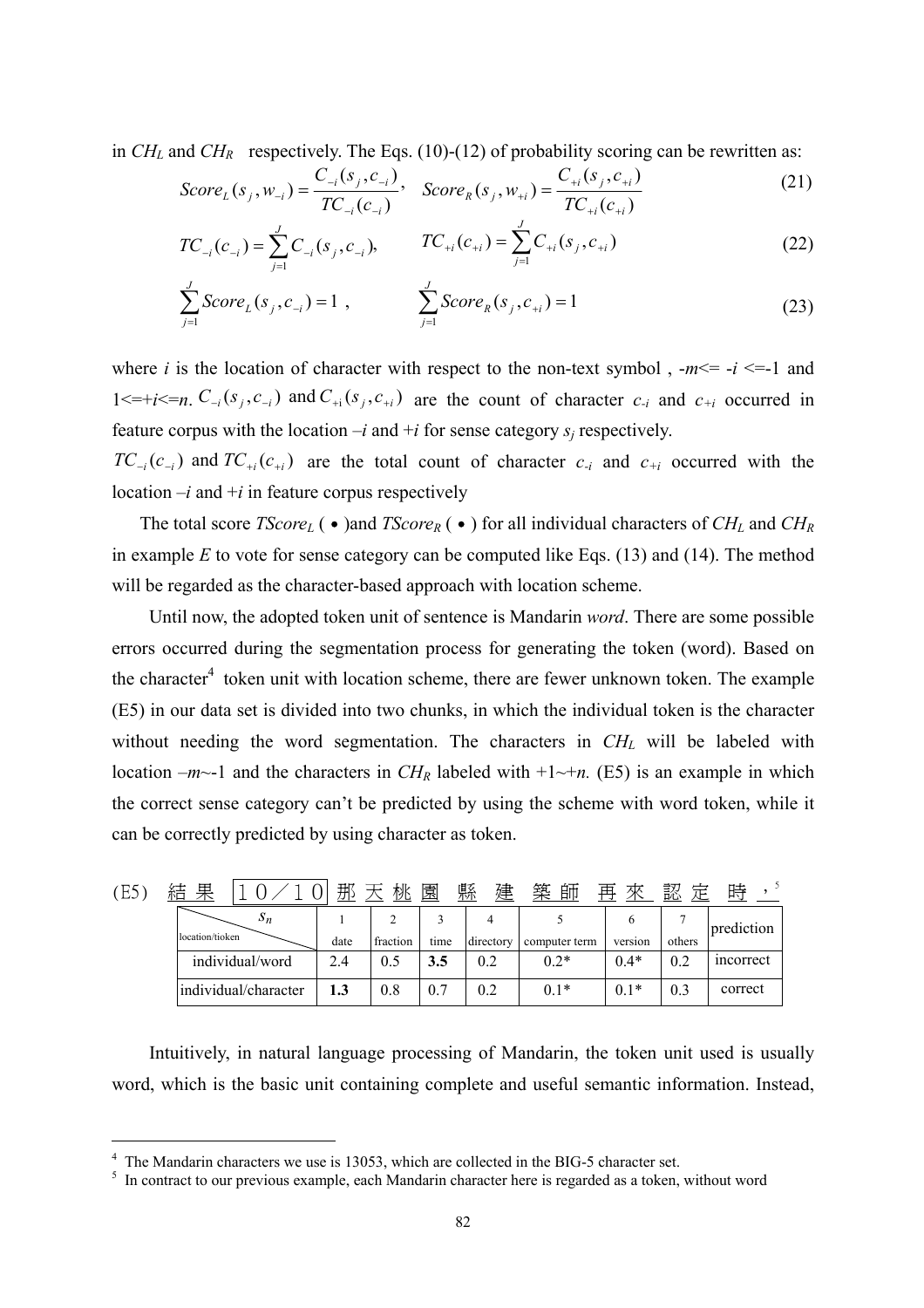why the performance for *character* tokens is superior to that for *word* tokens both with individual location?

Depending on our observations, there are three following reasons with respect to such phenomenon. First, it is not easy for the process of word segmentation to generate the most portable word sequence *W*. The second reason is the data sparseness; the situation exists in our WSD problem and more unknown tokens will happen. The third, related to the unknown token, is the token unit. The number for Mandarin character is approximately 13,000 whereas 70,000 for Mandarin word. It is obvious that adopting word's token will lead to more unknown tokens than that of character's token. Such situation will affect the performance. As described below, suppose that a two-character word "昨天(yesterday)" occurred with specific location in our feature database. Now a token " $\rightarrow \pm$  (today)" in a testing example occurs, labeled by same location of token "昨天", and will be still regarded as a unknown token based on the token with scheme of individual location. However, the token "昨天" can further be divided into two characters: "昨" and "天". The second character of word "昨天" and "今 天" is both "天". So character "天" is a known token and can provide the statistical information based on the character token with individual location. Referring to Table 10, the average precision rates in Table 11 are upgraded 0.5% and 0.4% for inside and outside testing obtained from the individual location for each token (character).

|                           |              | inside testing | outside testing |      |  |
|---------------------------|--------------|----------------|-----------------|------|--|
|                           | character    | word           | character       | word |  |
| $\subset$ $\subset$<br>دد | $99.6(+0.3)$ | 99.3           | $98.3(-0.3)$    | 98.6 |  |
| (0, 0, 0)                 | $99.6(+0.4)$ | 99.2           | $98.1(+1.0)$    | 97.1 |  |
| $\frac{1}{2}$             | $99.2(+1.0)$ | 98.2           | $92.4(+0.6)$    | 91.8 |  |
| average                   | $99.4(+0.5)$ | 98.9           | $95.5(+0.4)$    | 95.1 |  |

 **Table 11:** Two token units: *word* and *character*. Each token is labeled by individual location.

 Currently, the elementary experiments have been implemented and several schemes in our proposed approach were evaluated. The best performance for WSD problem based on such empirical parameters can be achieved. In summary, that are the following empirical features: preference scoring, merging the  $1<sup>st</sup>$  and  $2<sup>nd</sup>$  decision classifier together, individual location  $(-m \rightarrow +n)$  of token, character token. The precision rates, obtained by using the techniques above, of outside testing are 98.3%, 98.1% and 92.4% (95.5% average) for the three target symbols respectively.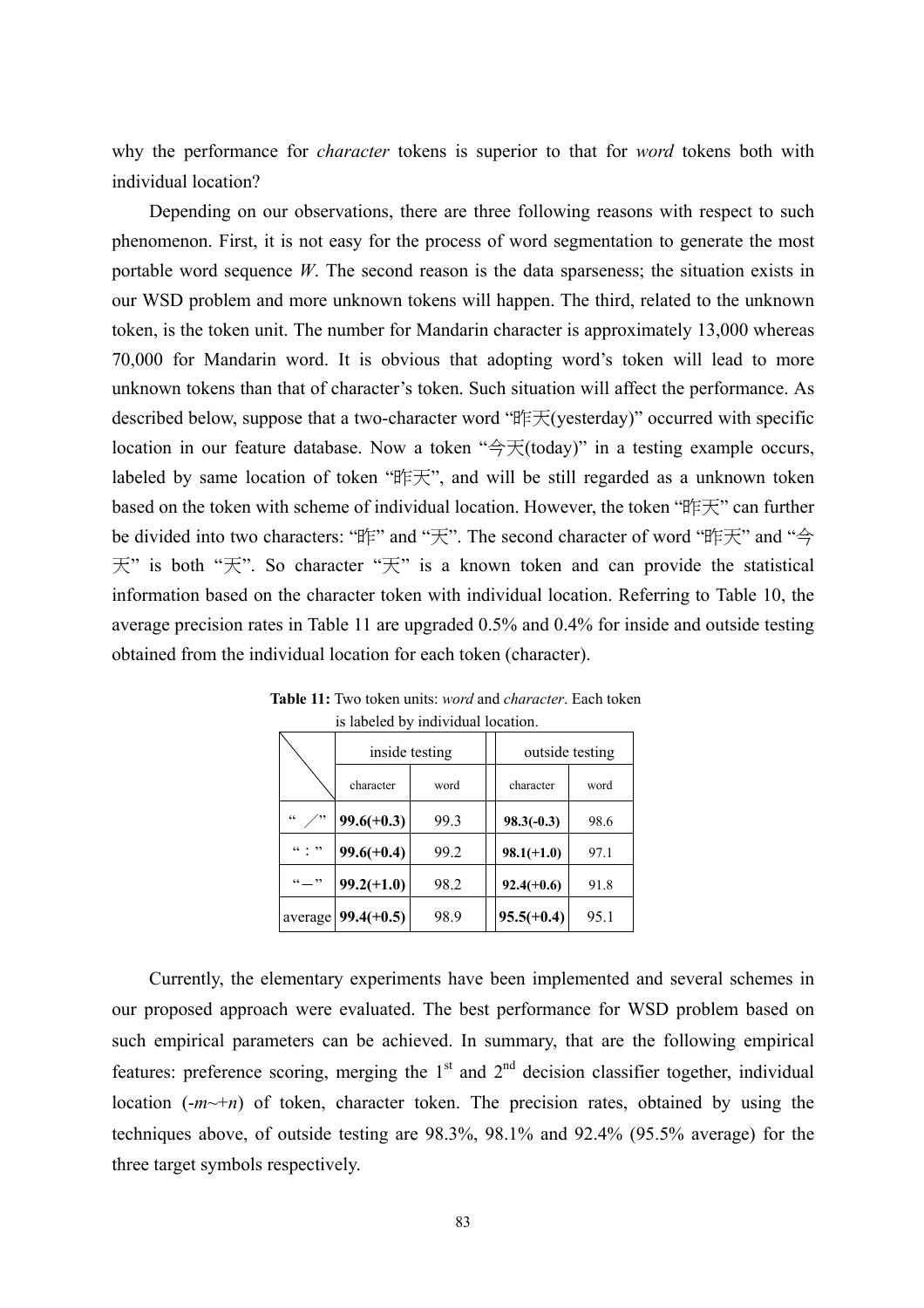## **5. Further Improvements**

In this Section, we will discuss several features of token in example to improve the performance. At first, the weighting of token in different location with respect to the target symbol will be analyzed. We hope to find the effectiveness of weighting value for each individual token. Another technique is subject to the specific patterns contained in example. Such patterns represent a special semantic meaning. In the next subsection, we will discuss the difference of top 2 score for each example. A threshold value will be used to decide when the alternative technique can be used to improve the performance.

### **5.1 Weights for Individual Token**

It is our intuition that the nearer a token is to target symbol, the higher prediction capability to token is. So in this Section we will try to find the effect of the tokens in different locations. And possibly, we can assign different weights to tokens with respect to its location in sentence.

 The function *weight(i)* denotes the weighting value for token unit with location *i ,* which can be derived from experiments for three symbols*.* Therefore, the related Equations, Eqs. (13) and (14), will be revised as:

TScore<sub>L</sub>(s<sub>j</sub>) = 
$$
\sum_{i=-1}^{-m} (Score_{L}(s_{j}, w_{i}) * weight(i))
$$
 (24)

TScore<sub>R</sub> (s<sub>j</sub>) = 
$$
\sum_{i=1}^{-n} (ScoreR (sj, wi) * weight (i))
$$
 (25)

#### **5.2 Pattern Table**

 In this subsection, we will discuss the patterns in text, which belong to the specific sense category and can be assigned directly. For instance, example (E6) contains the pattern "42/7", which is incorrectly predicted as category *others* (s<sub>7</sub>) with maximum score 4.6 generated by MLDC.

In fact, the pattern "42/7" stands for a name of network company. The target symbol "/" in "24/7" will be a silence. Therefore the pattern should be pronounced directly in Mandarin " $\mathbb{Z}$  $+$  (shi si er), a silence and  $+$  (chi)". All such specific patterns, which are ambiguous and represent the specific term, such as a company name, specific date "9/21" etc., will be collected into the pattern table. Such table should be searched in front of adopting the MLDC. If the specific patterns of examples are found, its associated sense category will be assigned immediately without the prediction of MLDC. Currently, there are 12 entries collected in our pattern table. The use of pattern table can resolve several special cases and improve the performance by the amounts  $0.6\% \sim 1.0\%$  for the three target symbols.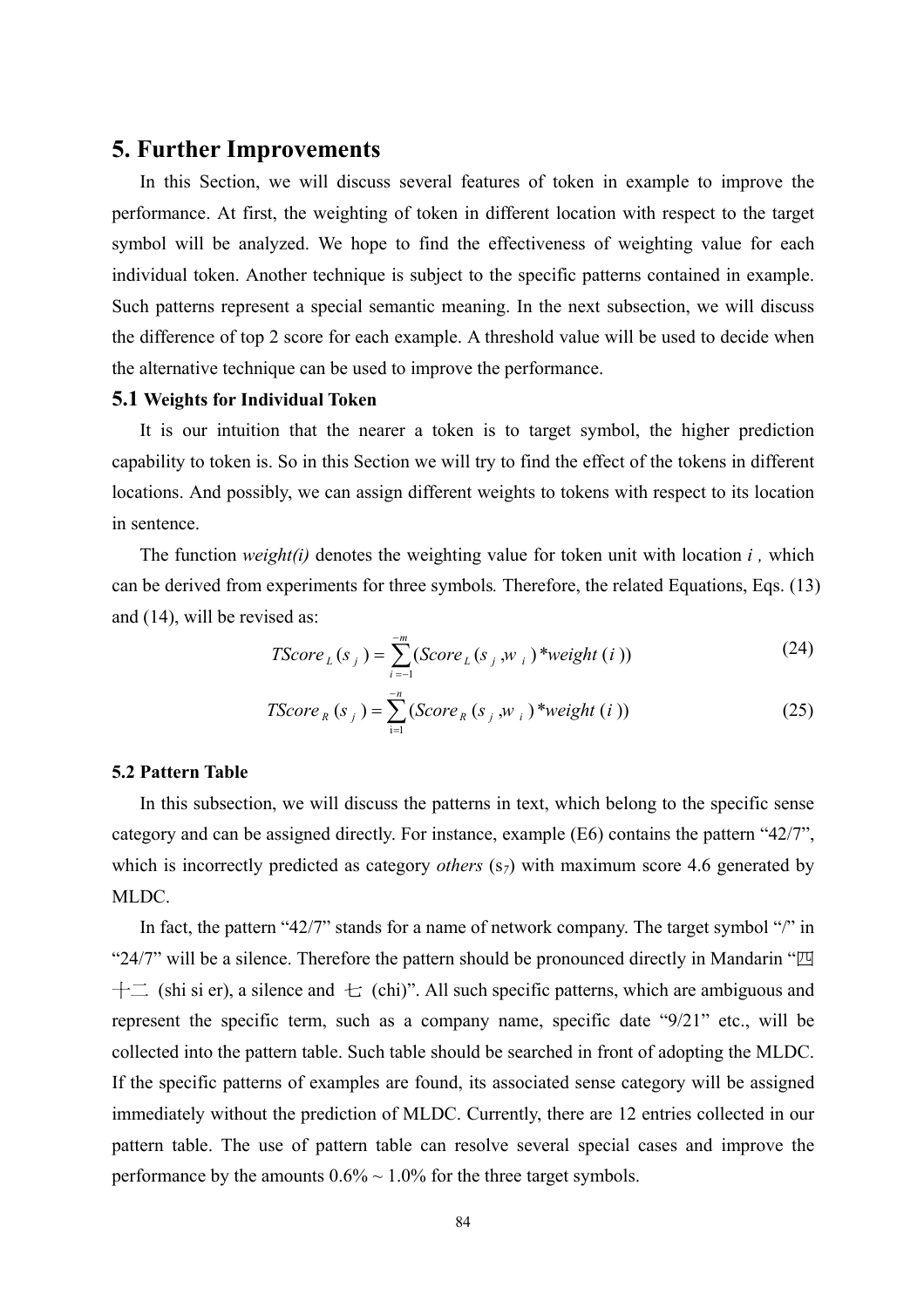(E6) 42/7 可 協 助 網 站 解 決 網 路 廣 告 存 貨 問 題。

| э <sub>п</sub> |        |          |       |     |                         |         |        | prediction |
|----------------|--------|----------|-------|-----|-------------------------|---------|--------|------------|
| method         | date   | fraction | time  |     | directory computer term | version | others |            |
| our approach   | $1.6*$ | 0.9      | $.6*$ | 0.6 | $0.1*$                  |         | 4.6    | incorrect  |

#### **5.3 Adopting the Alternative**

 In the previous section, we introduced the token schemes of word and character, which are based on the different token unit in sentence. Finally the best average precision rate of outside test are 97.83%, 98.46 and 92.37% for symbols "/", ":" and "-" respectively using the character token scheme with location. One consideration is that whether the performance can be improved further by merging different token schemes or not? Although the token scheme of characters can obtain highest precision rate currently, what is the condition to adopt the alternative schemes to improve the performance further?

The normalized difference is defined as:  $(score_1-score_2)/NT$ .  $score_1$  and  $score_2$  are the top 2 score computed by proposed approach for target symbols. *TN* denotes the token number of sentence and will be changed with different token schemes. *TN* will normalize the difference of top 2 scores.

Note that the Elementary approach here was described at the end of Section 4.5. The final empirical performances of inside and outside testing are 99.6% and 96.5% average, employing the improving techniques proposed in this Section.

## **6. Conclusions**

We have developed an approach, which contains the multi-layer decision classifiers and can disambiguate the sense ambiguity of non-alphabet symbols in Mandarin effectively. In contract to the *n-*gram language models, the new approach just needs smaller size of corpus and still hold the linguistic knowledge for statistical parameters. The model with voting scheme (baseline) is superior to *n-*gram (*n*=1,2) model. Several techniques are proposed and evaluated in our elementary experiment. Some examples are displayed to illustrate for each technique. The precision rates are 99.4% and 95.5% for inside and outside testing.

 Three techniques are proposed to improve the performance further: weights for token with individual location, pattern table and the alternative. The final precision rates of further improvements are 99.6% and 96.5% for inside and outside test respectively.

In addition to the target symbols " /", ":" and "-" analyzed in the paper, there are some other symbols, such as \*, %, [] and so on, in which the oral ambiguity problems will be incurred and should be resolved. Our approaches can be extended into related symbols.